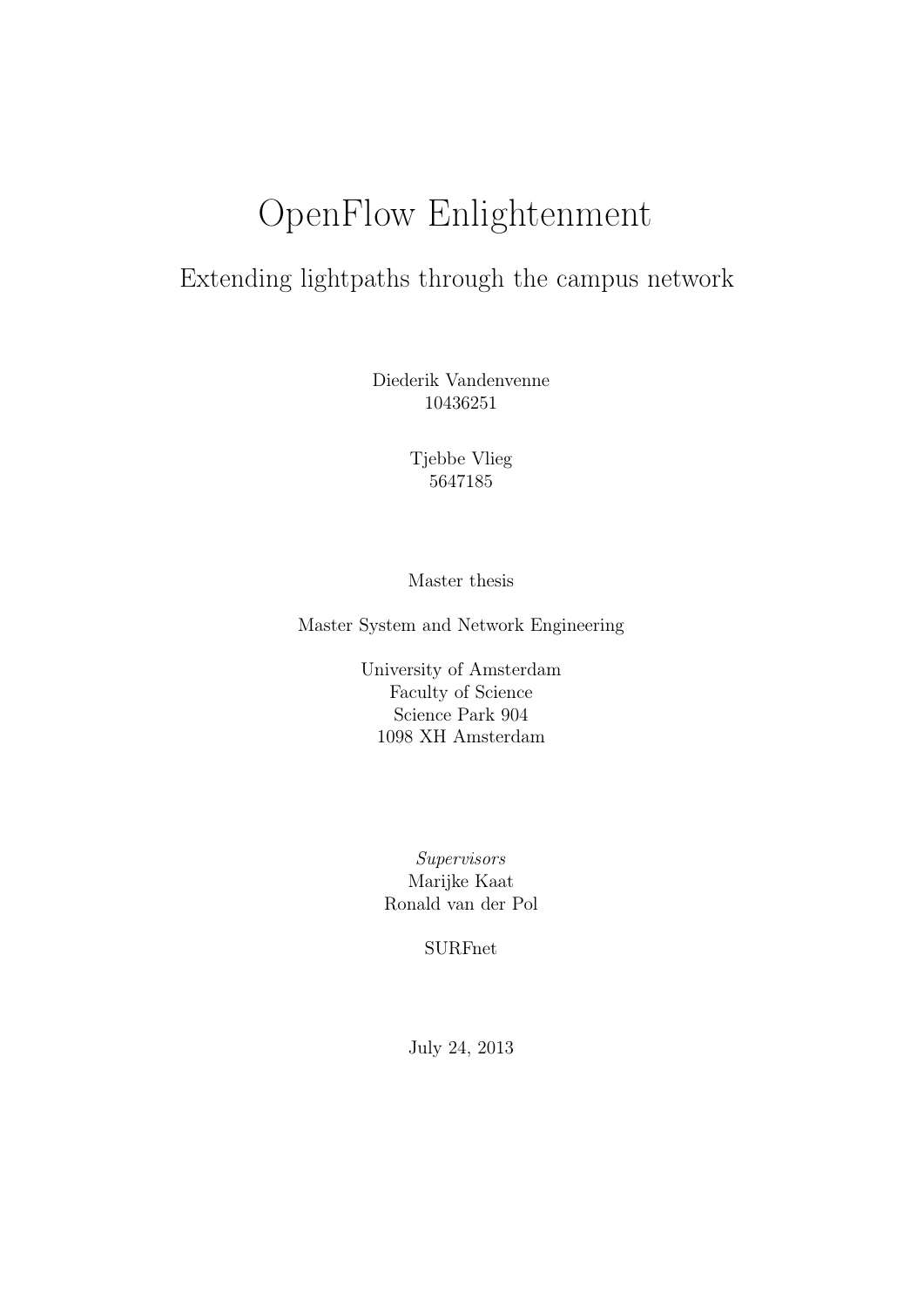#### Abstract

Lightpaths are a service offered by SURFnet to provide users with a private network link between two locations, which is typically characterized by a high bandwidth and low jitter, packet loss and latency. Although lightpaths can be set up dynamically, the path through the campus network has still proven to be problematic in terms of usability. In this research paper various scenarios of this problem are investigated: we examine campus networks that consist of fully layer two VLAN switching; layer three routing; and MPLS switching. For all of these scenarios we propose possible solutions and subsequently describe their feasibility in the light of both the OpenFlow specifica- $\text{tion}^1$  $\text{tion}^1$  and the capabilities of the physical switches that were used in our testbed.[2](#page-1-1) We show that although the specification supports most of the proposed solutions, albeit optionally, the implementation on the Pica8 P3290 switch is still incomplete and therefore not capable of running the solutions.

keywords: OpenFlow, lightpaths, bandwidth-on-demand.

<span id="page-1-0"></span><sup>1</sup>Openflow v1.2

<span id="page-1-1"></span><sup>2</sup>Pica8 P3290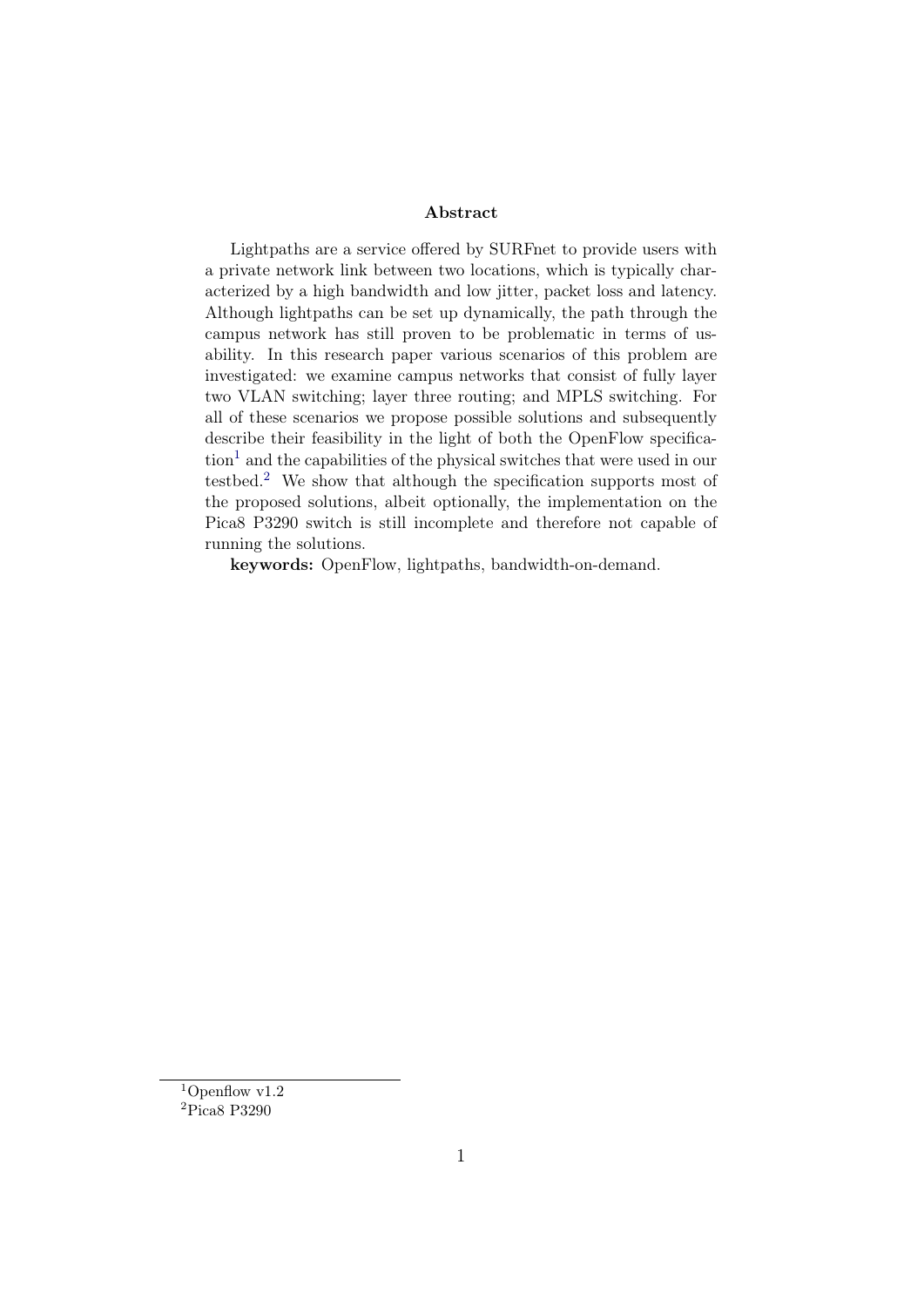# Contents

| 1              | Introduction<br>3                                                                                                                                              |                                       |  |  |  |  |  |  |  |
|----------------|----------------------------------------------------------------------------------------------------------------------------------------------------------------|---------------------------------------|--|--|--|--|--|--|--|
| $\overline{2}$ | <b>Related Work</b><br>4                                                                                                                                       |                                       |  |  |  |  |  |  |  |
| 3              | Problem space<br>3.1<br>3.2<br><b>Scope</b>                                                                                                                    | $\overline{5}$<br>$\overline{5}$<br>6 |  |  |  |  |  |  |  |
| 4              | Approach<br>4.1<br><b>Testbed</b>                                                                                                                              | $\overline{7}$<br>$\overline{7}$      |  |  |  |  |  |  |  |
| 5              | Overview of the proposed solution<br>Identification, authentication and authorization<br>5.1<br>5.2<br>5.3                                                     | 8<br>9<br>10<br>11                    |  |  |  |  |  |  |  |
| 6              | Layer two VLAN network<br>6.1<br>6.2<br>6.3<br>Support by OpenFlow specification<br>Support by Pica8 switch $\ldots \ldots \ldots \ldots \ldots \ldots$<br>6.4 | 12<br>12<br>12<br>$15\,$<br>15        |  |  |  |  |  |  |  |
| 7              | <b>MPLS</b> enabled network<br>7.1<br>7.2<br>7.3<br>Support by OpenFlow specification $\ldots \ldots \ldots \ldots \ldots$<br>7.4                              | 16<br>16<br>16<br>17<br>18            |  |  |  |  |  |  |  |
| 8              | Layer 3 routed network<br>8.1<br>8.2<br>8.3<br>Support by OpenFlow standard<br>8.4                                                                             | 18<br>18<br>19<br>20<br>21            |  |  |  |  |  |  |  |
| 9              | Conclusion<br>21                                                                                                                                               |                                       |  |  |  |  |  |  |  |
|                | A Test results                                                                                                                                                 | 23                                    |  |  |  |  |  |  |  |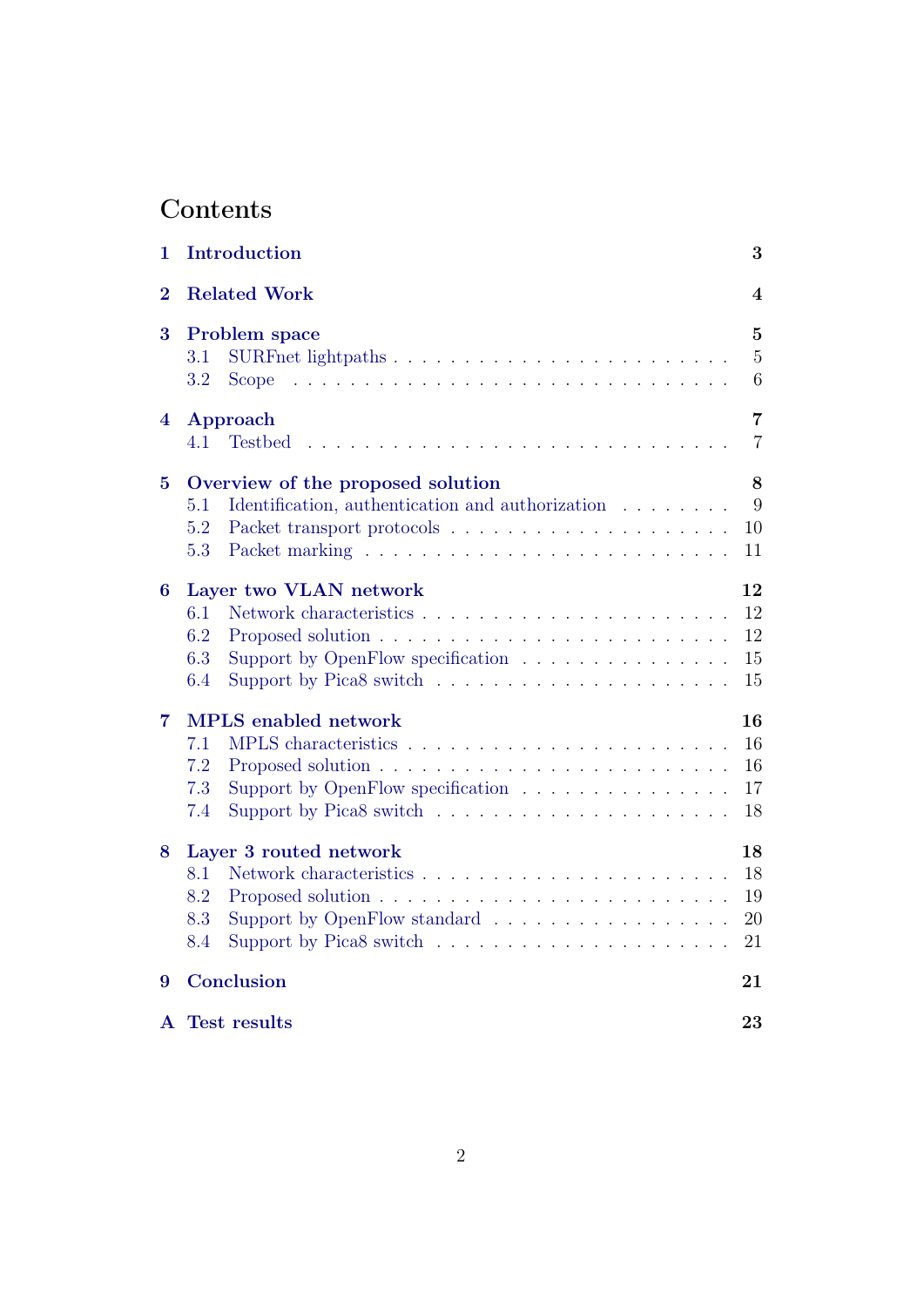### <span id="page-3-0"></span>1 Introduction

Since 2007, SURFnet (the dutch NREN<sup>[3](#page-3-1)</sup>) offers a service called dynamic 'SURFlightpaths'[\[1\]](#page-23-0) to its customers. Lightpaths provide researchers with a direct, secure and fast connection from one end point in SURFnet its network to another end point. The introduction of dynamic lightpaths gave researchers the opportunity to automatically allocate a lightpath within seconds of time. However, there are still obstacles in making lightpaths more accessible to a wide range of end users. Those obstacles do not lie in SURFnet its backbone network, but rather in connecting the end user to the end point of the lightpath. Even though this problem is situated in the campus network, and thus falls under administrative responsibility of the campus network administration, an easy and dynamic solution would be desirable for SURFnet nonetheless, as this could have a positive impact on the amount of lightpath users.

OpenFlow, a relatively new open standard which enables researchers to test experimental protocols on production networks[\[2\]](#page-23-1), could provide the functionality and flexibility to implement solutions for the aforementioned problem of connecting end users to their reserved lightpath. OpenFlow gives new possibilities for switching – and even routing – policies than the conventional destination MAC address switching that is currently in use. A powerful feature of OpenFlow is its capability to install switching rules (called 'flows') on the fly. Multiple fields in packet headers can be used for the purpose of matching packets onto flows, such as source and destination MAC address, IP addresses, TCP port numbers, but also VLAN or MPLS tags. These functionalities could form a powerful toolkit possibly able to solve lots of networking problems.

The goal of this research study is to investigate whether the use of Open-Flow is viable to the problem of connecting end users to their lightpaths, and whether its current implementation – on the Pica8 P3290 switch $[3]$  – is mature enough to provide those solutions. The research question is therefore formulated as follows:

Given the wide variety of campus networks, what solutions exist to provide end users with fast and easy access to lightpaths in a dynamic and secure way, using OpenFlow on Pica8 P3290 switches?

This research paper is structured as follows: section [2](#page-4-0) covers related work; in section [3](#page-5-0) the problem space is described; in section [5](#page-8-0) an overview of the

<span id="page-3-1"></span><sup>3</sup>National research and education network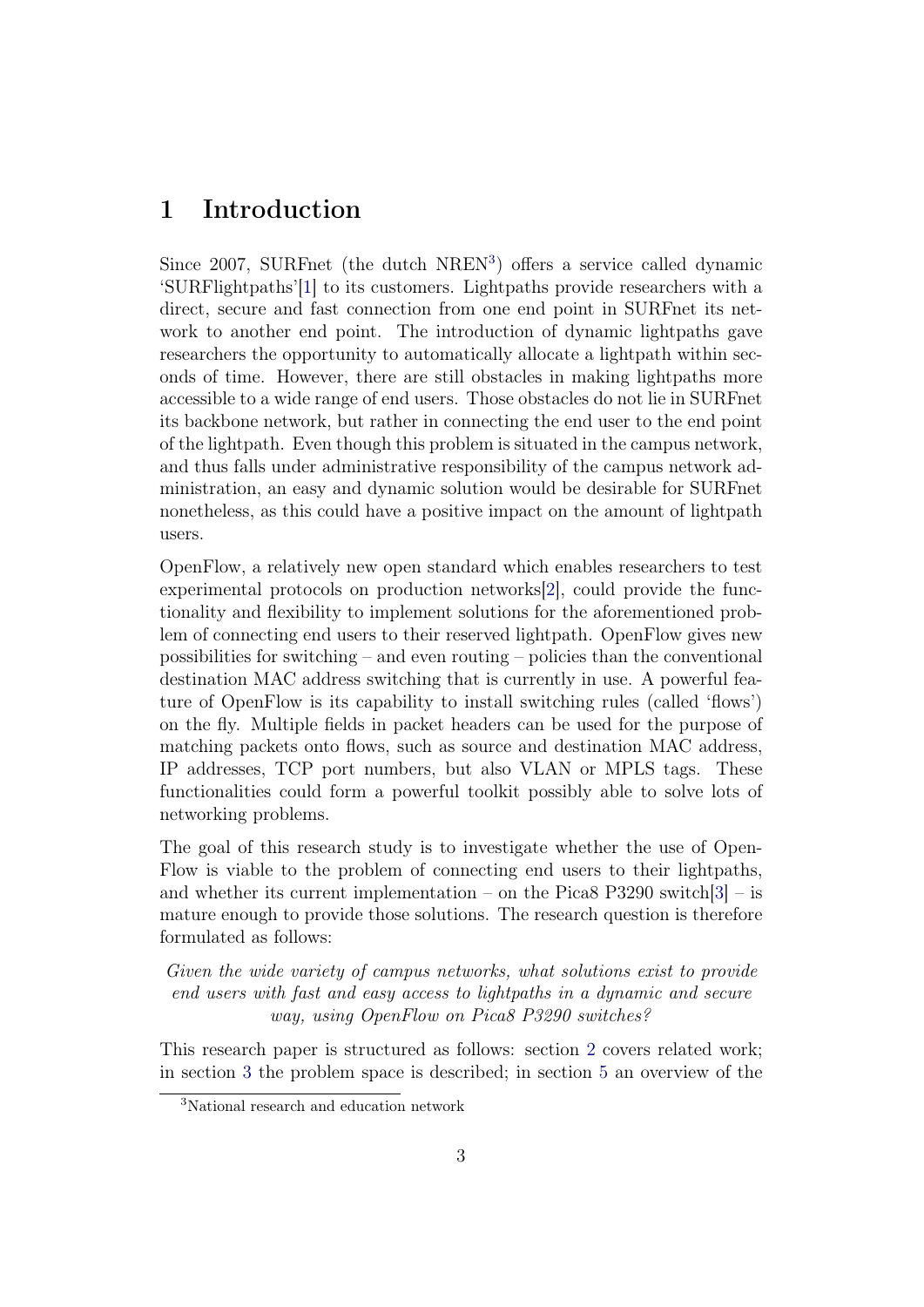proposed solution is given; section [4](#page-7-0) describes the approach of this research study; from section [6](#page-12-0) to [8](#page-18-1) overviews of various types of campus networks along with applicable solutions are given; and finally, in section [9](#page-21-1) conclusions are drawn.

### <span id="page-4-0"></span>2 Related Work

Rolf Biesbroek<sup>[4](#page-4-1)</sup>, in collaboration with Richa Malhotra<sup>[5](#page-4-2)</sup> and Pieter-Tjerk de Boer<sup>[6](#page-4-3)</sup>, have done research on extending lightpaths to the user its desktop. Although this research study, which was started in 2012, is not yet finished, an extended abstract[\[4\]](#page-23-3) as well as a presentation of their work can be down-loaded from the website of the Terena Networking Conference 2013<sup>[7](#page-4-4)</sup>. In their research project they present an overview of various techniques that can be used to extend lightpaths through the campus network. The main focus of their research project is on traffic characteristics in terms of latency, jitter, packet loss and guaranteed bandwidth of the extended lightpath, as well as the implications on 'normal' campus network traffic, illustrated by tests ran on the campus network of the University of Twente.

However, as their main concern is performance, Biesbroek et al. do not pay much attention to usability of the resulting system, although the configuration of end to end connectivity of lightpaths has proven to be still far from a trivial task. Our research project aims at bridging this gap by providing dynamic solutions from the end of the lightpath to the user its desktop.

Another aspect that does not get any attention in the aforementioned work is security. When a lightpath is connected to a campus network, the requesting party does not want other users of the network to be able to access the lightpath. Usage should be limited exclusively to authorized persons. In this research study ways of enabling this level of security will also be explored.

A research study that investigates the current implementation of OpenFlow with emphasis on its scalability, is performed by Michiel Appelman and Maikel de Boer, both master students at the University of Amsterdam at that time, in 2012[\[5\]](#page-23-4). In their report, they describe various experiments testing the performance and hardware characteristics of the Pica8 P3290 OpenFlow

<span id="page-4-1"></span><sup>4</sup>Masters student at the University of Twente

<span id="page-4-2"></span><sup>5</sup>Product manager for network services at SURFnet

<span id="page-4-3"></span><sup>6</sup>Associate professor at the University of Twente

<span id="page-4-4"></span><sup>7</sup><https://tnc2013.terena.org/core/presentation/45>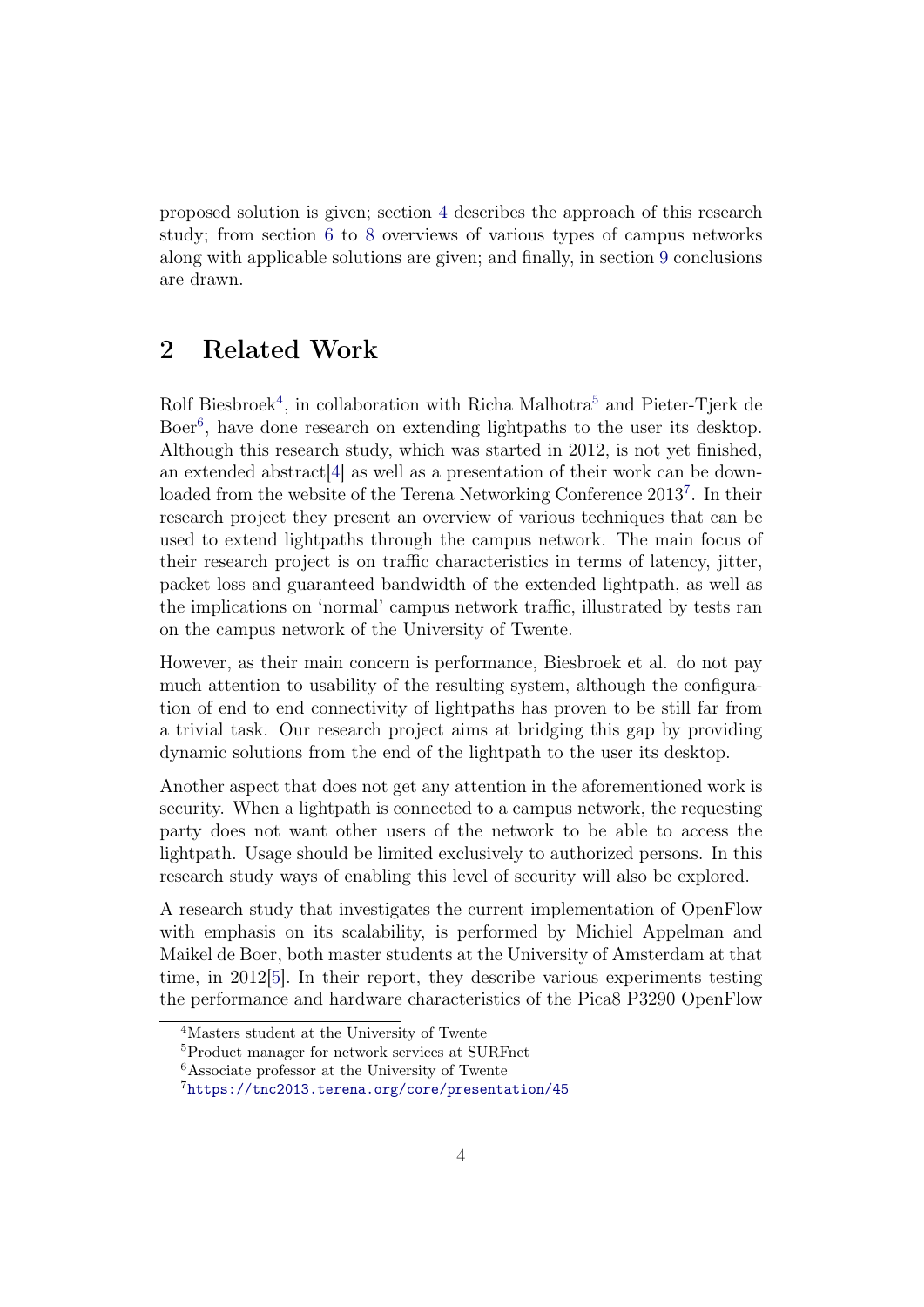switch. The main difference between the work done by Appelman and de Boer and this research study is their focus on hardware performance, whereas this study focuses on functionality of both the OpenFlow specification and its implementation on the Pica8 P3290 switch.

### <span id="page-5-0"></span>3 Problem space

#### <span id="page-5-1"></span>3.1 SURFnet lightpaths

SURFnet lightpaths are private links in the SURFnet network connecting two locations. Characteristics of lightpaths are a guaranteed bandwidth, low jitter, packet loss and latency. Possible usages of lightpaths are the migration of big amounts of data or guaranteed delivery of critical traffic, e.g. astronomy data or remote surgery traffic flows.

When a user wants to use a lightpath, he first has to request a minimum of two virtual ports<sup>[8](#page-5-2)</sup>, which will be the end points of the requested light-path. The request for a virtual port is done via a web interface<sup>[9](#page-5-3)</sup> provided by SURFnet, and has to be approved by a contact person on the campus side. This procedure normally takes a few days, but has only to be done once, meaning that once a user has access to a virtual port, the network administrator does no longer need to bother with the reservation of lightpaths.

After the necessary virtual ports have been acquired, the user can continue to reserve a lightpath, using the same web interface as was used to request virtual ports. The user has to select two virtual ports, a desired bandwidth, a start and possibly an end time. If the lightpath request is legit, i.e. if the user is authorized and there is enough bandwidth available, the reservation is made and the lightpath is set up dynamically. Otherwise, if the lightpath reservation is not possible, the user is notified.

From SURFnet $7^{10}$  $7^{10}$  $7^{10}$  on (the latest generation SURFnet network, which is currently in development), lightpaths can be connected to the campus network by means of a single multiservice port. This port is not only used for lightpaths, also all the other traffic which does not belong to lightpath users is

<span id="page-5-2"></span><sup>8</sup> In SURFnet its latest network a virtual port corresponds in effect to a VLAN id in a multiservice port.

<span id="page-5-3"></span> $^{9}$ <https://dashboard.surfnet.nl/login.php>

<span id="page-5-4"></span> $^{10}$ [http://www.surfnet.nl/en/Hybride\\_netwerk/surfnet7/Pages/default.aspx](http://www.surfnet.nl/en/Hybride_netwerk/surfnet7/Pages/default.aspx)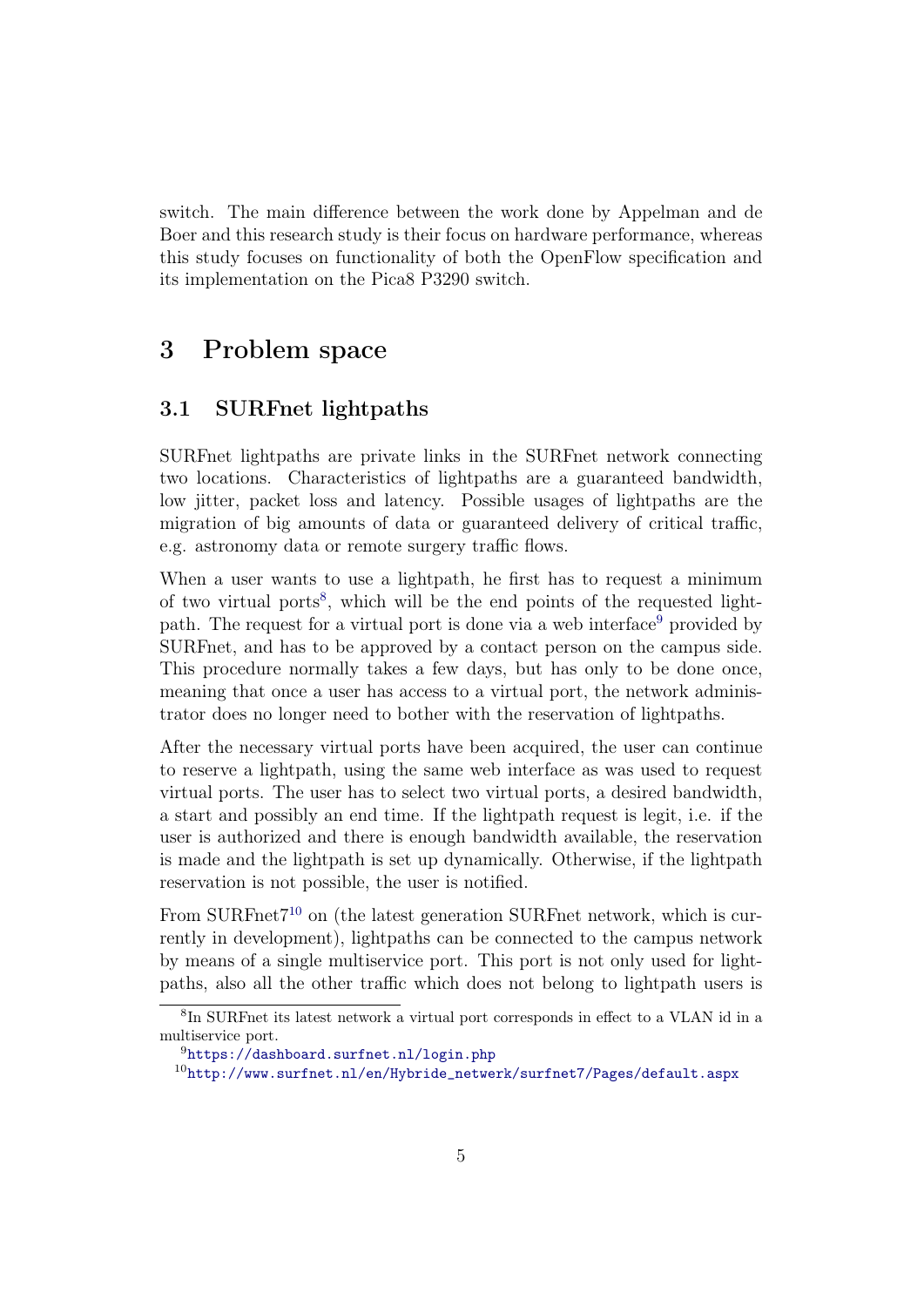going through this port. All services in such a multiservice port are distinguished by means of VLANs, so each lightpath will have its own VLAN tag.

#### <span id="page-6-0"></span>3.2 Scope

The goal of this research study is twofold: first, methods for connecting end users with lightpaths through campus networks are investigated, and second, the viability of using OpenFlow for implementing these methods on hardware switches is investigated, providing a snapshot of the current maturity of a specific OpenFlow implementation.

As the development of methods for connecting end users with lightpaths is concerned, this study is limited to three classes of networks: layer two switching; layer three IP routing; and MPLS switching. Other types of campus networks, as far as they are not covered by the ones summarized above, are considered out of scope.

Al presented methods for extending the lightpath focus on functionality. The most important aspect of the problem is to let end users use their reserved lightpath from a location in the campus network, as that is where the biggest problems are now. For this reason, quality of service is considered out of scope.

Another problem in using lightpaths is the assignment of IP addresses to systems connected to the lightpath. If those systems also have to be able to communicate with other systems in the campus network, or with systems on the global internet, then the IP address range of use should be disjoint of the IP address ranges in the campus networks on either side of the lightpath, otherwise routing conflicts could occur. Although the assignment of PI addresses is an interesting problem that also needs to be solved, it will not be addressed in this research study.

As OpenFlow is still a new technology with a fast-paced release cycle, there exists little documentation on the hardware and its corresponding firmware. For this reason, experiments have to be performed to gain insight into the characteristics of OpenFlow hardware. The main focus of these experiments are, however, not on the performance of the hardware, as that has already been done by Appelman and de Boer[\[5\]](#page-23-4), but rather on the functionality of the switches.

In this research paper only the current OpenFlow implementation on two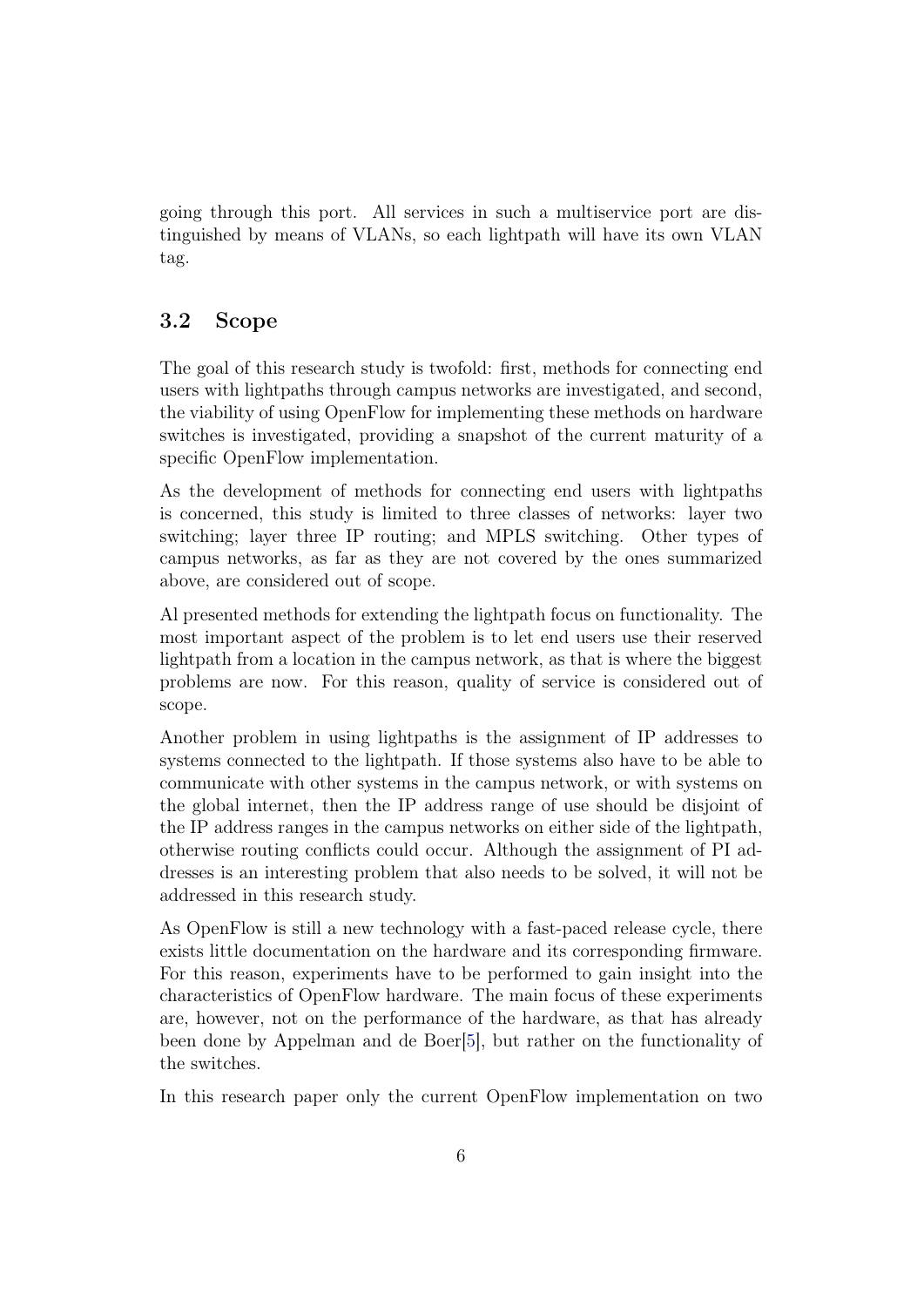

<span id="page-7-2"></span>Figure 1: Overview of the testbed.

Pica8 P3290 switches with Open vSwitch firmware is investigated, so the results do net necessarily correspond to other brands of switches.

### <span id="page-7-0"></span>4 Approach

The research approach is both theoretical and practical. The key aspects that must be part of the solution are defined first. After a few common campus network architectures are chosen, a solution that meets the requirements is developed for each scenario. Subsequently, the support for the proposed solutions by the OpenFlow 1.2 standard is being checked. If the OpenFlow standard supports the solution, it is being investigated how the solution can be implemented within the testbed. Experiments are done to check if everything works as expected and to test if actions are performed in hardware or software.

#### <span id="page-7-1"></span>4.1 Testbed

A testbed is built to be able to implement the solutions and to do some experiments. Figure [1](#page-7-2) displays the testbed. It consists of two Linux based servers and two Pica8 P3290 OpenFlow switches. The Pica8 switches use a 1.6 version of the picos firmware (picos-1.6.1-3290-r9380) and run in Open vSwitch (OVS) mode. Open vSwitch version 1.9.90 is used and the flow table supports version 1.2 of the OpenFlow standard.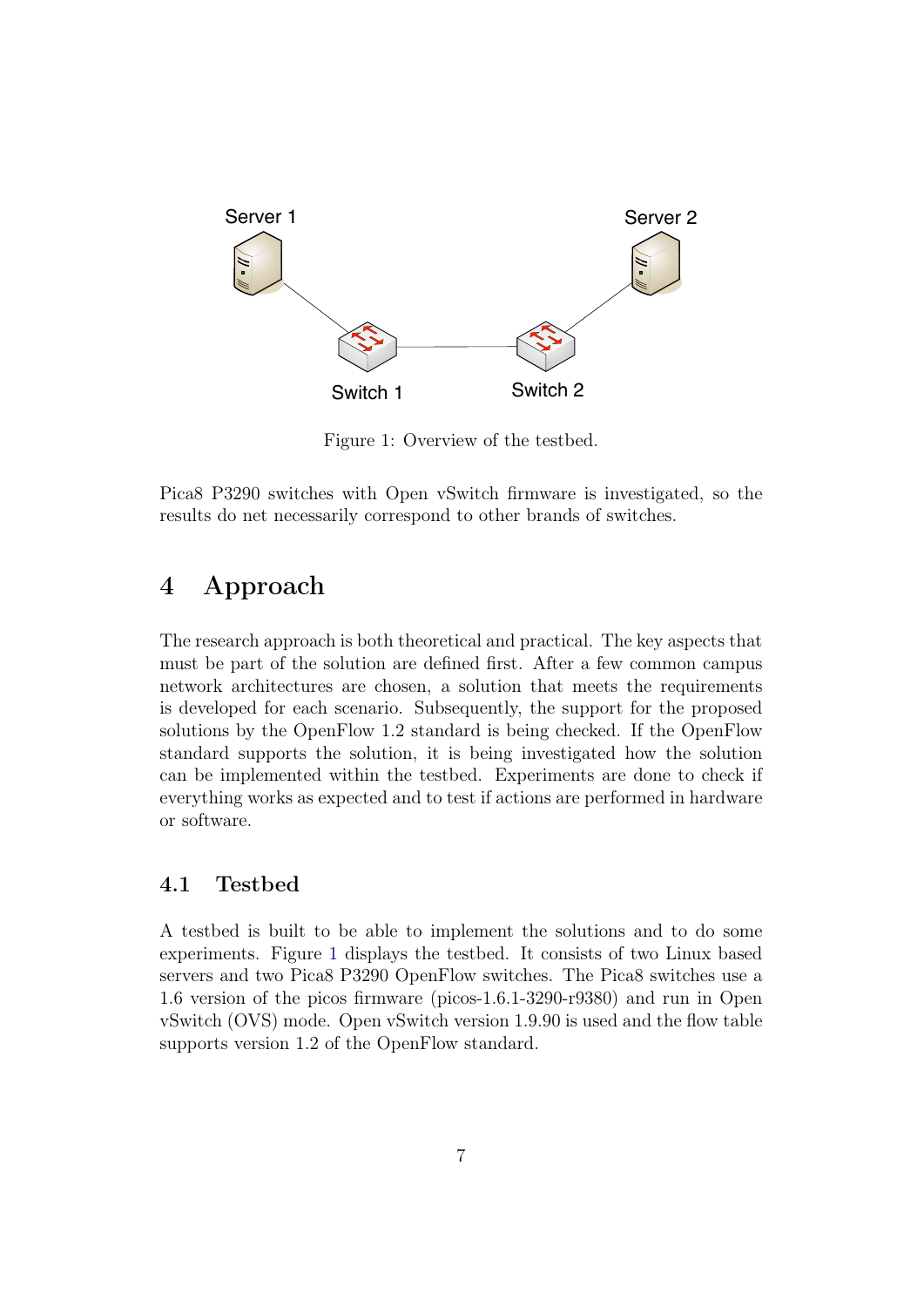### <span id="page-8-0"></span>5 Overview of the proposed solution

As described before in section [1,](#page-3-0) the solution must meet a few requirements. It should be possible to implement the solution with as little changes to the current network as possible. After the implementation, the network administrator (or some other person) should only be involved in checking and approving the lightpath (virtual port) requests from end users. They should not be involved in the configuration of the individual dynamic lightpaths. The configuration of the dynamic lightpaths should be automated as much as possible and should be initiated by the end user.

To be able to use dynamic lightpaths within the SURFnet network, end users should first request a virtual port at the institutions where the devices that they want to connect with the lightpath are located. A virtual port is linked to a VLAN ID that is used to identify different lightpaths. After these requests are approved by the Bandwidth on Demand (BoD) administrator of each institution, the end users can set up their lightpaths dynamically through a web interface or API. A similar approach can be used to extend the lightpath through the campus network of a connected institution. The rest of this section will give a general overview of how this can be done with OpenFlow.

A few key aspects that should be part of the solution can be distinguished: Identification, authentication and authorization, a protocol to transport the packets through the campus network by some form of routing or switching and packet marking to be able to identify the packets of different lightpaths. In addition, there should be a way to let end users configure and schedule their lightpaths on their own without too much involvement of a network administrator or other person. Figure [2](#page-9-1) gives a high level view on what changes are needed to the campus network to make it work.

One OpenFlow switch must be placed somewhere in front of the device that is connected to the optical network that will carry the lightpaths, which will be called the lightpath entrance. This OpenFlow switch must add the correct VLAN tag that corresponds to the virtual port that is associated with the lightpath of the end user. It must also support a protocol that is used to transport the packets through the campus network and some marking functionality to differentiate between the packets of the various lightpaths. One or more OpenFlow switches must also be placed in front of the computers of the end users that want to connect to their lightpath. These OpenFlow switches must support a way to identify, authenticate (optional) and authorize the traffic of an end user. Like the OpenFlow switch at the lightpath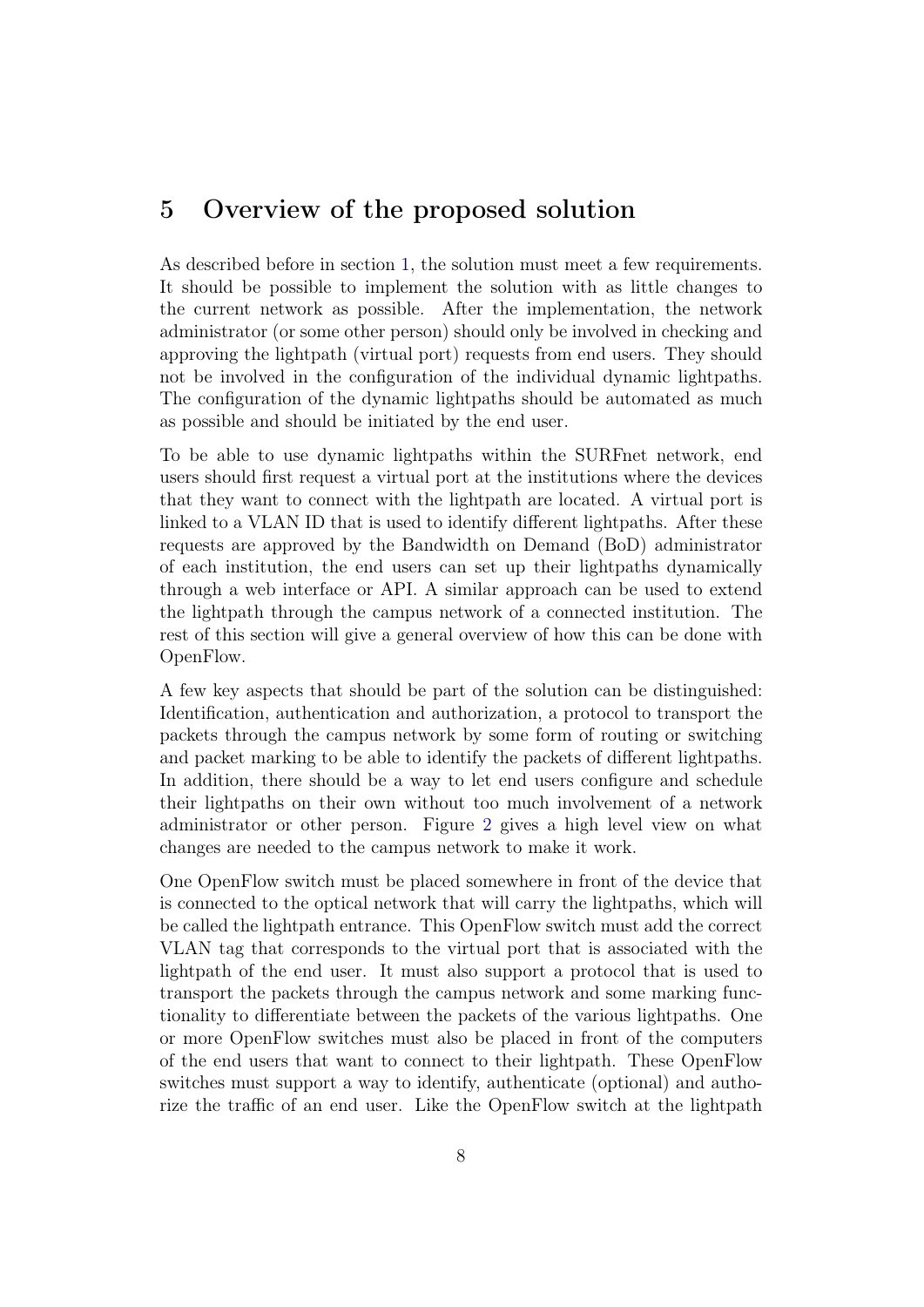

<span id="page-9-1"></span>Figure 2: High level view on solution topology.

entrance, these switches must also support a protocol that is used to transport the packets through the campus network and some marking functionality to differentiate between the packets of the various lightpaths.

#### <span id="page-9-0"></span>5.1 Identification, authentication and authorization

Because only the end user that requested the lightpath should be able to access it, some form of access control should be implemented. The simplest way to identify packets from an end user that must traverse a lightpath is based on the switch port they arrive on. When one trusts the physical security of the network, packets that enter a specific switch port on the OpenFlow switch at the end users side can be authorized by default to traverse the lightpath. No real authentication takes place in this case.

Another way to identify and authenticate packets is by checking their source MAC address or source IP address. However, because these addresses can be spoofed quite easily, relying on the source MAC or IP address alone is not a secure way to prevent unauthorized users to access the lightpaths. In addition, IP addresses of the private address space[\[6\]](#page-23-5) could be used by the systems on both ends of the lightpath. These addresses may not be unique in the network and thereby not suitable as a source for authentication.

The IEEE 802.1X standard defines a port-based Network Access Control method based on EAP (Extensible Authentication Protocol). With IEEE 802.1X, the end user or connected device must authenticate first before access to the network is granted. After successful authentication, authorized packets are identified by the source MAC address. Although IEEE 802.1X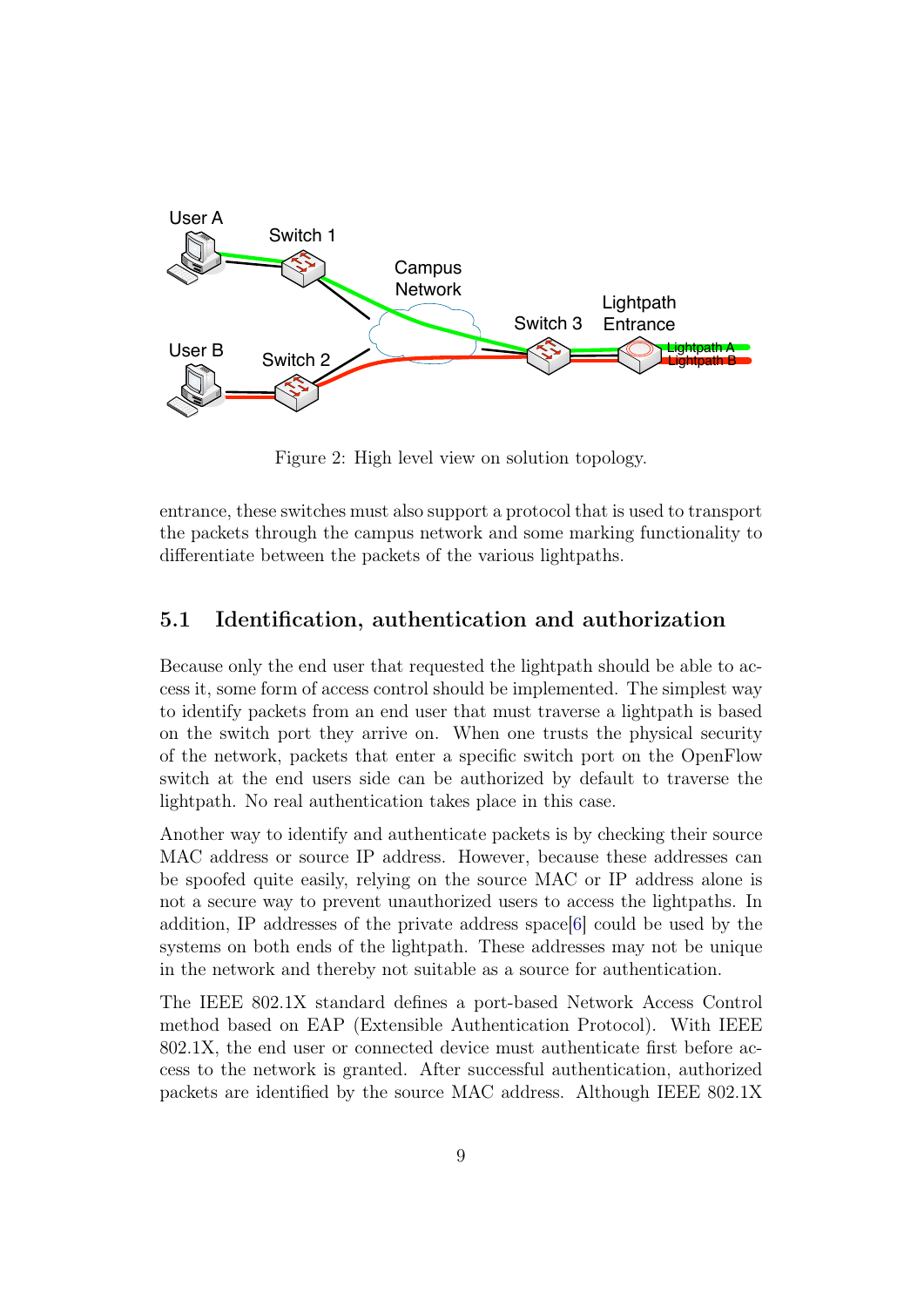is vulnerable for MITM (Man In The Middle) and DoS (Denial of Service) attacks, it is more secure than the previous discussed methods. Besides being more secure, it is also a flexible method as end users are not bound to a specific switch port.

The IEEE 802.1X standard or a similar protocol designed specifically for the use with OpenFlow could be used as a relative secure method to prevent unauthorized access to the lightpaths while maintaining flexibility on the location the end user connects from. However, we are not aware of the existence of an IEEE 802.1X implementation (or a similar protocol) that can work well together with OpenFlow. For this reason we assume the simple switch port based scheme based on physical security without real authentication as the access control method.

The switch port the device is connected to and the virtual port at the lightpath entrance at the edge of the network are the two elements that should ultimately be connected. For proper security, it should be checked if the owner of the lightpath also 'owns' the switch port. If an end user could connect every switch port to it's lightpath, he could attack the attached device from the other end of the lightpath. This must of course be prevented. In this case, a manual assessment by the network administrator is necessary. When it is made certain that an end user 'owns' a switch port, he should be able to connect any of his lightpaths to this port without further intervention of the network administrator. The use of the IEEE 802.1X standard or a similar protocol avoids this manual check as the end user is not bound on a specific physical port but is authenticated based on one or more authentication factors such as a password or certificate.

#### <span id="page-10-0"></span>5.2 Packet transport protocols

No campus network is the same. However, they all are primarily based on Ethernet switching and IP routing to transport packets to different places in the network. Another protocol that might be used in some places of the network is MPLS. When introducing OpenFlow switches in the network as described before, these OpenFlow switches must play along nicely with the current infrastructure. Dependent on the architecture, these switches and the OpenFlow controller should support a bunch of protocols to be able to communicate with the neighboring devices. One can think of ARP, the 802.1Q standard for VLAN tagging, routing protocols such as OSPF and LDP in case MPLS is used. Besides the support of these protocols, the OpenFlow switches and especially the OpenFlow controller must be manually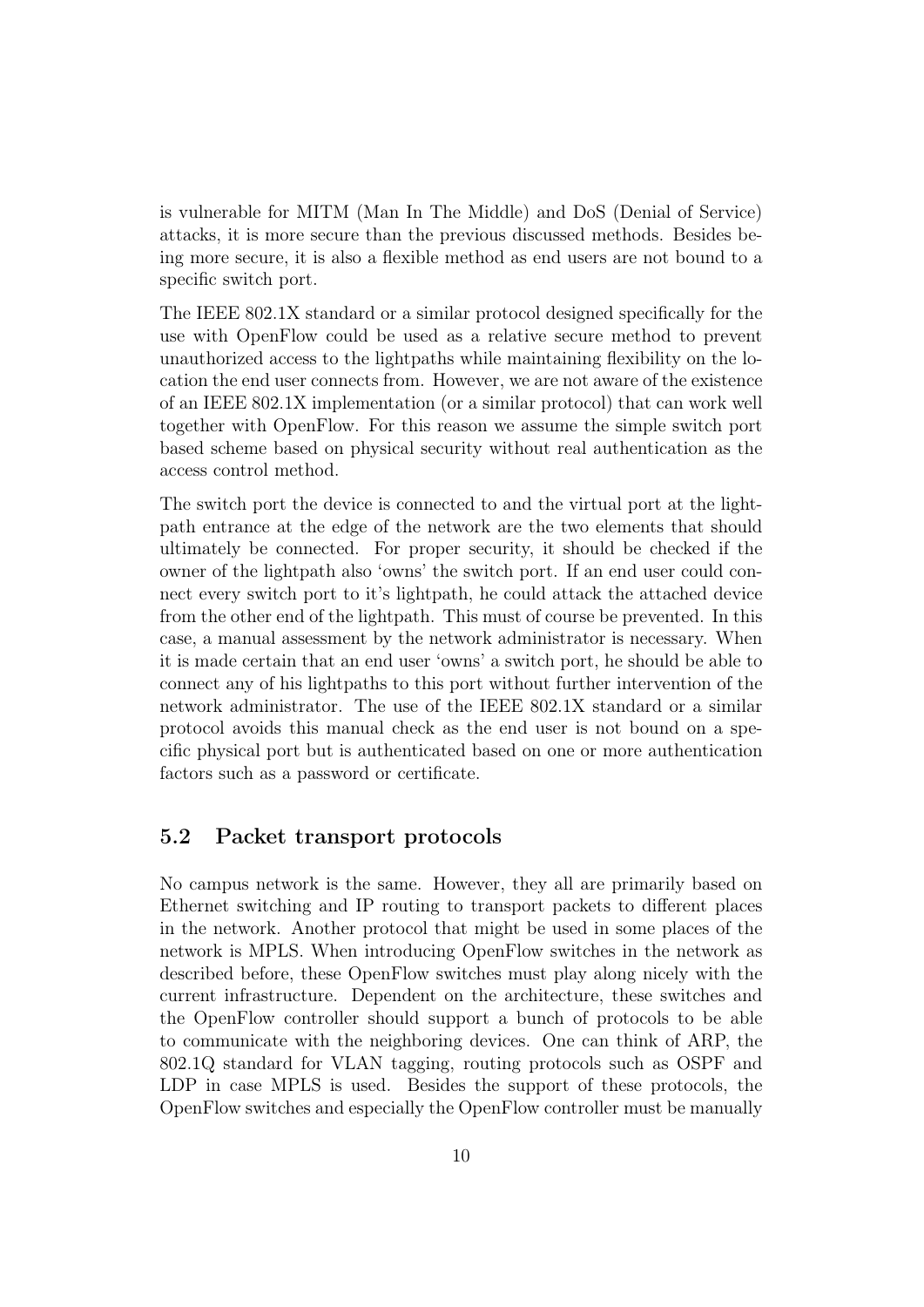configured to integrate the OpenFlow devices in the network. Section [6](#page-12-0) to Section [8](#page-18-1) describe what protocols must be supported and what kind of initial configuration is needed to integrate the OpenFlow devices in different kind of network architectures.

#### <span id="page-11-0"></span>5.3 Packet marking

As a packet arrives on one of the OpenFlow switches on an interface facing the campus network, the switch should somehow be able to know which lightpath it belongs to. As has been pointed out before, the OpenFlow switches know which lightpath belongs to which end user because there is a link made between the switch port of the end user and the virtual port of the lightpath at the lightpath entrance. However, this information is only locally available at either side of the network. There should be a way to contain this information in the packet to make it possible for the OpenFlow switches to identify the lightpath a packet belongs to. This is where packet marking comes into play and where the power and flexibility of OpenFlow should be visible. By adding headers or changing specific fields in the packet headers, the OpenFlow switches can communicate the identity of packets to each other. Care should be taken that only header fields that are not interpreted by the other devices in the campus network are used for this purpose.

Packet marking is not new. The best example of a situation where packet marking is used is QoS (Quality of Service). With QoS, the PCP (Priority Code Point) field in the VLAN header and the DS (Differentiated Services) field in the IP header are used to mark packets to be able to assign a different PHB (Per Hop Behavior). Because QoS might be implemented in the campus network, the PCP and DS fields would make a bad choice as an identifier for lightpaths.

Header fields that look more promising as lightpath identifiers are VLAN tags and MPLS labels because it is possible to attach more than one of these headers to a packet. In this way, the outer VLAN or MPLS header can be used to transport the packet through the network while the inner VLAN or MPLS header is used to identify the lightpath the packet belongs to. Without OpenFlow, the network administrator should configure the network devices manually to add and remove these headers with the assigned values. However, with OpenFlow the controller can assign a VLAN tag or MPLS label to a specific lightpath and configure the flows automatically without any intervention of the network administrator.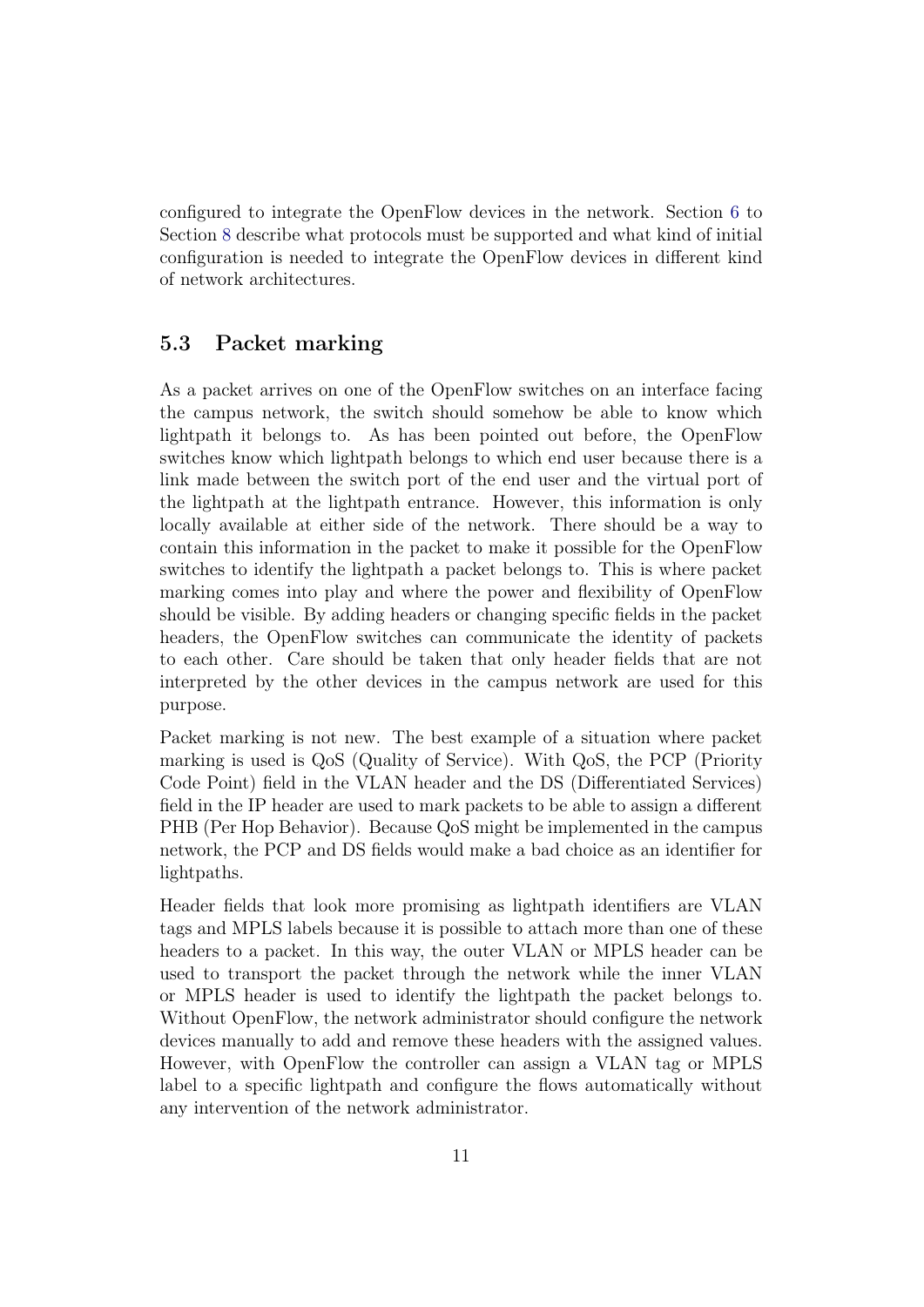In section [6](#page-12-0) to [8](#page-18-1) will be explained what kind of headers can be used best in different scenarios.

### <span id="page-12-0"></span>6 Layer two VLAN network

In this section a practical implementation of the high level solution that was described in section [5](#page-8-0) is described. First, a description of the type of campus network that the implementation is applicable for, in this case a layer two VLAN network, is discussed. Next, a more in depth description of the system is illustrated. After that it is pointed out to what extent the solution is supported by both the OpenFlow standard and by the Pica8 switch that was tested.

#### <span id="page-12-1"></span>6.1 Network characteristics

The scenario that will be described in this section is that of a campus network in which a layer two connection from lightpath to end users could be possible. Such a network is subdivided in VLANs, with routers in the core taking care of traffic between hosts in separate VLANs. If two hosts are in the same VLAN both hosts can communicate directly with each other without any router swapping layer two headers.

An important characteristic of layer two switching is that Ethernet source and destination address normally remain unaltered, i.e. if there is no network address translation (NAT) in place, which we assume to be the case for the internal campus network. Another characteristic is that switches within the network do not inspect headers from higher layers than those of layer two. This means that it is possible to use any higher layer header of ones choice without affecting the switching through the network.

#### <span id="page-12-2"></span>6.2 Proposed solution

There are three important problems that the solution has to solve. First, there is the problem of connectivity: how can the end user reach the lightpath entrance? The second problem is how to map specific users to their corresponding lightpaths. This problem is only applicable in case there are multiple users with distinct lightpaths. Finally, users should be prohibited from having access to each others systems and each others lightpaths.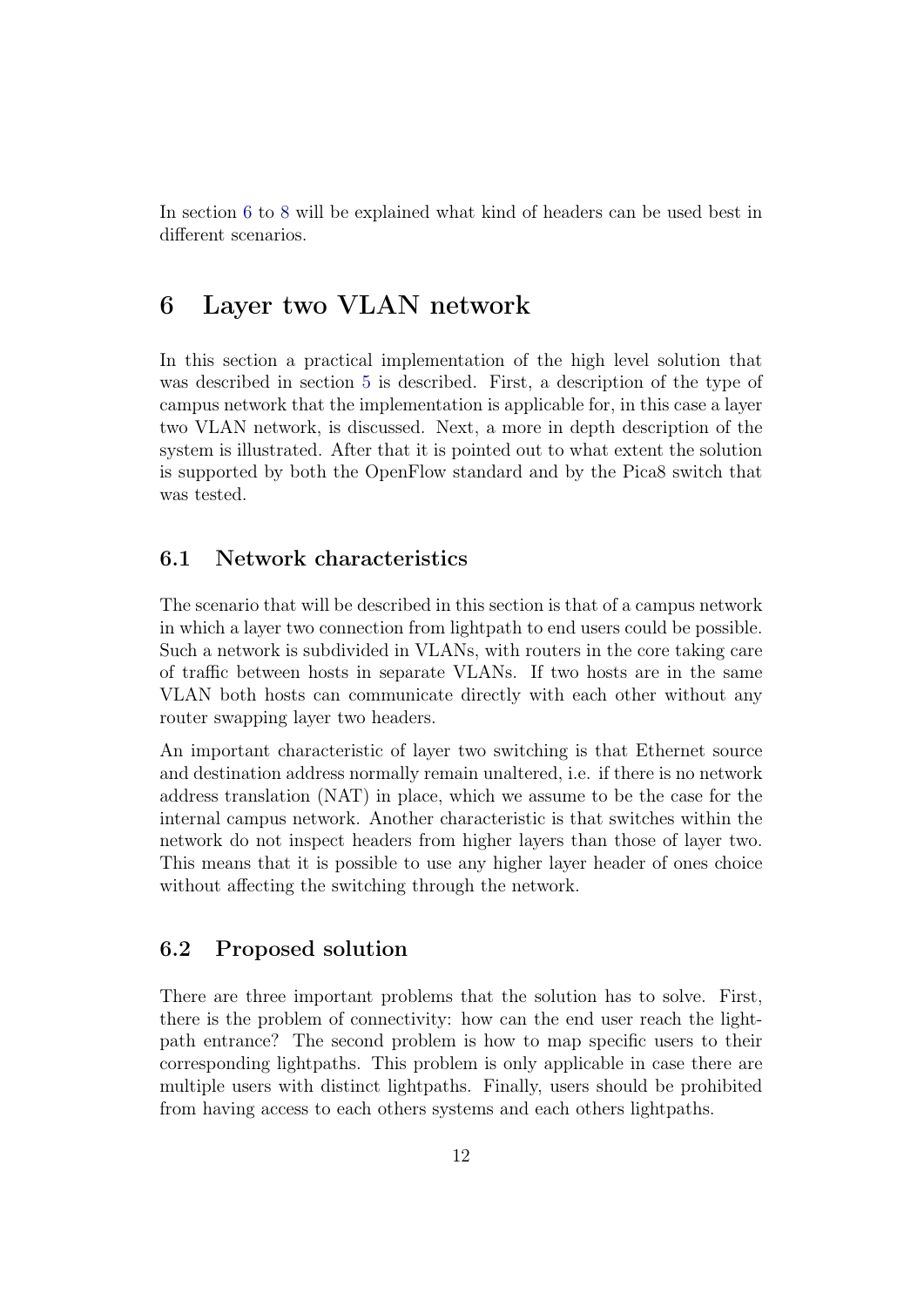As was already pointed out in section [5,](#page-8-0) at least two OpenFlow switches must be added in the campus network. The first switch must be placed near the lightpath entrance. This switch leads traffic from the campus to the appropriate lightpath, and subsequently traffic from a lightpath to its corresponding users. Another switch – or possibly multiple switches in case of users in different locations – is placed near the end users. Both switches must be connected to an OpenFlow controller which is responsible for installing all flows. This controller is connected to a web interface which functions as an interface to the controller and can be accessed by end users for the purpose of making lightpath reservations.

The connectivity problem is solved by configuring all OpenFlow switches to be on the same VLAN. This implies that they all are on the same broadcast domain. All packets intended for the other end of the lightpath and that traverse the OpenFlow switch near the end user are thus able to reach the OpenFlow switch near the lightpath entrance.

In order to correctly map users to their appropriate lightpaths and vice versa an MPLS header must be pushed on the packet by the OpenFlow switches. A second VLAN tag could also be used but it was clear from the start that multiple VLAN tags as in IEEE 802.1ad are not supported by the Pica8 switches. The concept stays the same though.

Two cases will be considered: traffic that comes from the end user and should be transported through the lightpath; and traffic that comes from the other end of the lightpath and should be forwarded to the end user. When a user sends a packet, its origin is recognized by the OpenFlow switch by means of the input port. It is assumed that only authorized users are connected to the configured ports. The switch then pushes an MPLS header in which the label field is set to a value that corresponds to a particular lightpath. After that, the packet is forwarded as normal. When the packet arrives at the OpenFlow switch near the lightpath, this switch checks the MPLS header. If it recognizes the MPLS label, it will pop the MPLS header and forward the packet to the appropriate lightpath by pushing its corresponding VLAN tag. If it does not recognize the MPLS label, it will drop the packet. The traffic from lightpath to end user is almost identical, except that the mapping between lightpath VLAN and MPLS label is made when packets enter the campus network. We will call this MPLS label tag the lightpath identifier.

The mapping of lightpath identifier to virtual port (i.e. VLAN of the multiservice port) is made through the web interface. There, each user must specify which virtual port – which maps to a lightpath given a reservation has been made – they want to connect to. The software, which is connected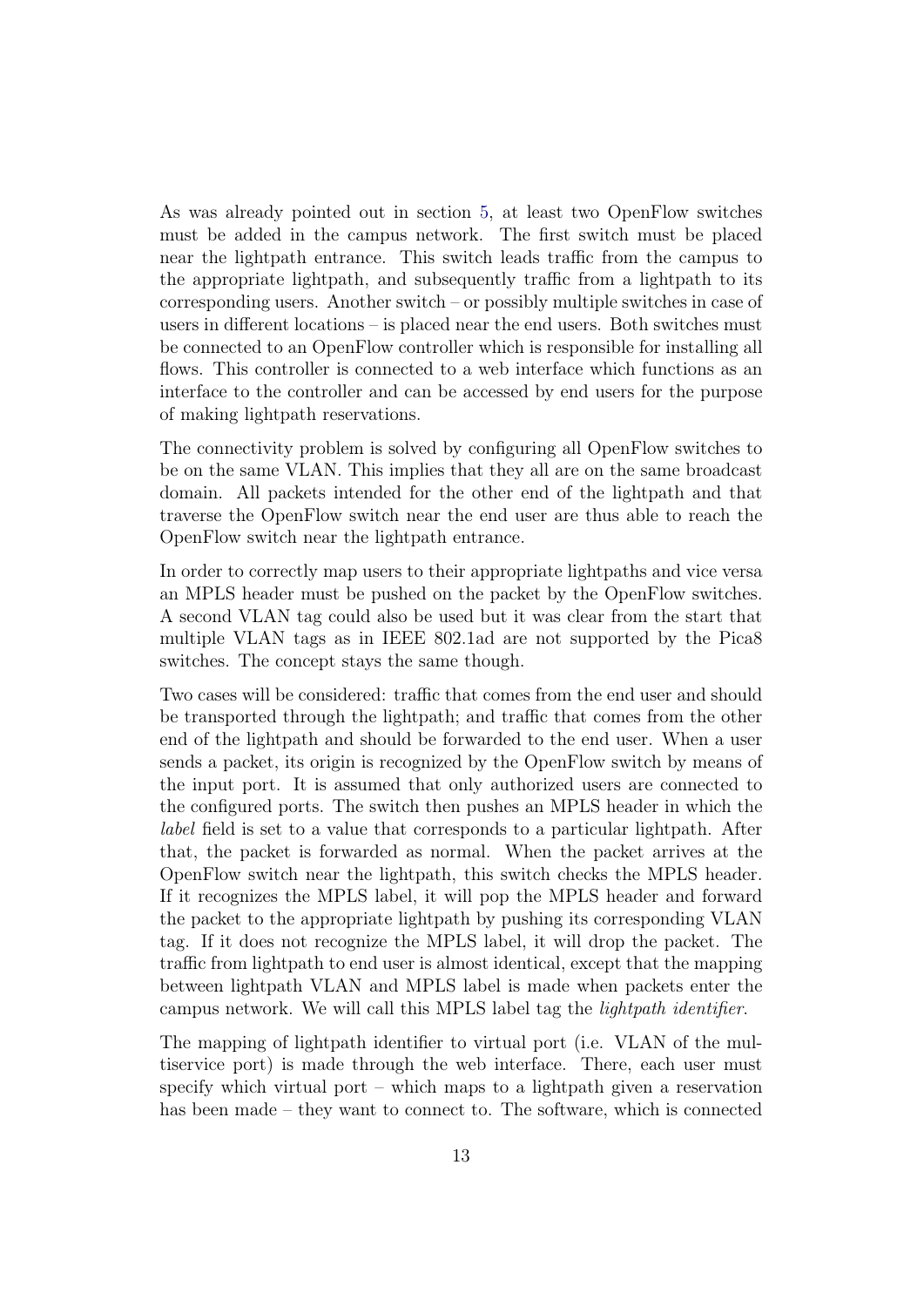

<span id="page-14-0"></span>Figure 3: Layer two packet with additional MPLS tags.

to the OpenFlow controller, generates a lightpath identifier that is not yet in use. This mapping, that is stored in the controller, are used for the flows that are installed at the switches.

For the authorization problem another MPLS tag can be pushed. In this header the label field contains an access token which is set at all end points of the campus network for traffic entering the campus network from either lightpath or end user. The access token is a bit string set up by the controller and communicated over a secure channel (e.g. TLS) to the OpenFlow switches. The switches on the other side of the path check for this access token and drop packets containing no or incorrect values. In order to make this system somewhat more secure, the token must be refreshed every regular interval. It will however take more research in order to fully develop this mechanism, as there are still many considerations that have to be taken into account, e.g. synchronization between both switches or denial of service attacks by rewriting the access token. Figure [3](#page-14-0) depicts what a packet would look like with the addition of the MPLS tags.

 To reduce overhead, both the lightpath identifier and access token could be combined in only one tag. This way, there would only be one MPLS tag with one bit string which would be lightpath identifier and access token at the same time. Of course, this label should also be refreshed every interval.

The necessity of having a VLAN configured in between the OpenFlow switches makes this solution somewhat less dynamic, as this has to be done for each new user on a new location. However, one VLAN for all lightpaths would suffice as there is a mechanism in place to prevent users from accessing each others lightpaths. The main advantage of this solution is that the VLAN configuration has to be done only once for each user location, and that each subsequent lightpath reservation – possibly even reservations for other lightpaths – can be set up automatically.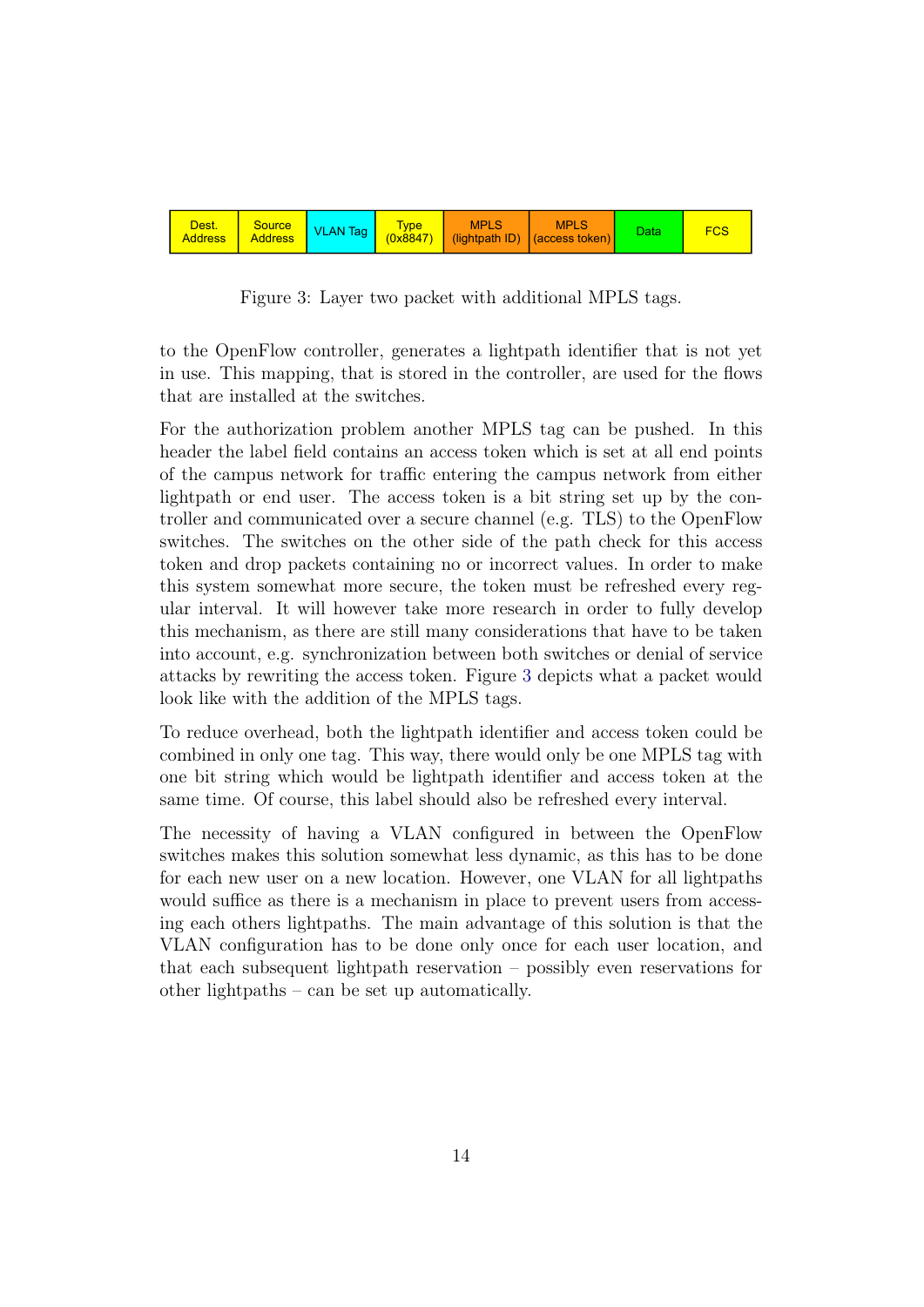#### <span id="page-15-0"></span>6.3 Support by OpenFlow specification

Actions that the OpenFlow switches should perform in order to implement this solution are VLAN push, pop and modify. Furthermore, MPLS push, pop and modify are absolutely necessary for this solution to work.

All of these actions are listed in the OpenFlow v1.2 specifications[\[7\]](#page-23-6). Although all actions are specified as being optional, the implementation of VLAN push, pop and modify is suggested, "to aid integration with existing networks"[\[7\]](#page-23-6). For the MPLS push, pop and modify, this is not the case, as they are just optional.

#### <span id="page-15-1"></span>6.4 Support by Pica8 switch

The testbed with the two Pica8 OpenFlow switches was used to test if the proposed solution also works in practice. Pushing and modifying VLAN tags worked flawlessly on the Pica8 switches. The experiments showed that VLAN tags were stripped automatically on access ports. This is maybe not expected behavior from a pure OpenFlow switch as this should be done by an action statement in a flow but in practice it gave no problems. Matching on VLAN tags also worked correctly.

The first experiments with adding, modifying, removing MPLS tags and matching on MPLS tags looked promising. The testbed was configured in such a way that MPLS packets arrived on the destination host which had a tcpdump session open. Because this server did not understand MPLS, the traffic was flowing one way. The result of this is that only ARP packets were sent in the direction of the destination host. Adding, modifying, removing and matching on MPLS labels worked fine with these ARP packets. However, other experiments with IPv4 and IPv6 traffic showed that only the first packet was labeled by the OpenFlow switch while subsequent packets were sent without an MPLS label. A few iperf tests showed no real bottleneck with adding, modifying and removing VLAN tags or MPLS labels.

It can be concluded that all actions were performed in hardware. The bottom line is that all needed MPLS related actions are supported by the Pica8 switches but because of a bug it did only work correctly for ARP traffic and for IPv4 and IPv6 traffic. It is thus not possible to successfully implement the proposed solution on the Pica8 P3290 switch.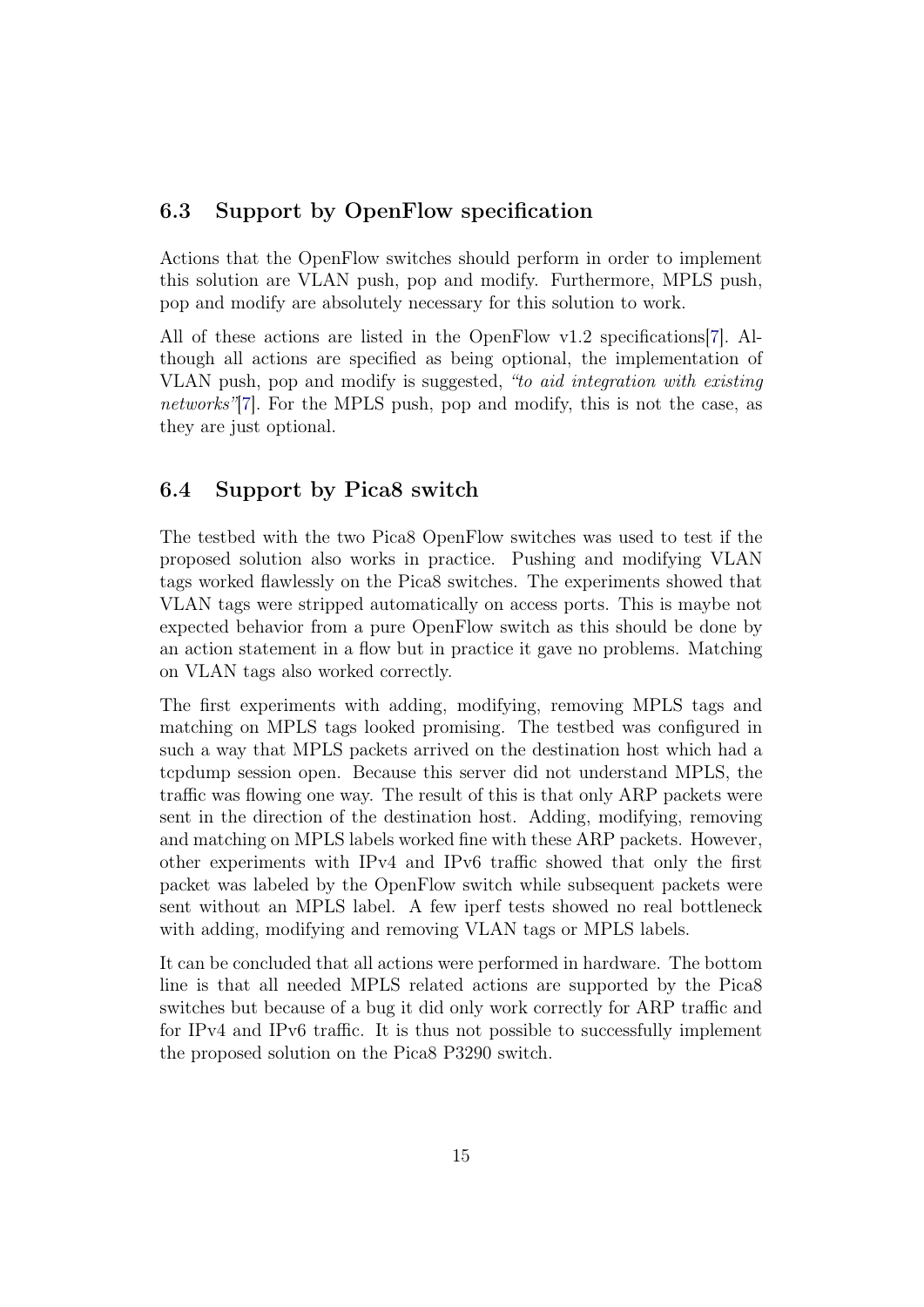### <span id="page-16-0"></span>7 MPLS enabled network

The second type of campus network that will be discussed is that of a campus network supporting MPLS. In an MPLS network, the forwarding of packets is performed by means of label switching. Label switching tables are constructed with the help of a routing protocol such as OSPF, which implies that every label switching router (LSR) must support such a protocol.

#### <span id="page-16-1"></span>7.1 MPLS characteristics

A feature of MPLS is that it is allowed to push multiple MPLS headers on one packet, whereas the 802.1Q standard (VLAN) only allows one VLAN label, or two labels in case of Q-in-Q. Headers can be pushed, popped or swapped. For the label switching always the outermost header is used.

#### <span id="page-16-2"></span>7.2 Proposed solution

Connecting both OpenFlow switches is not a straightforward process. Because we propose to add additional MPLS headers for the purpose of containing a lightpath identifier, and ingress MPLS routers normally do not accept packets that already have an MPLS tag, both OpenFlow switches must function as label edge routers (LER) for the path through the campus. In order to create label switched paths (LSPs) in between both OpenFlow switches, both switches must propagate a route through the network originating at themselves to which the LSP must lead. We propose to use the IP addresses that are configured on the campus facing interfaces of the OpenFlow switches, with a  $/32$  prefix, for this purpose.

When the routes to both switches have been propagated, an LSP can be set up, for example by means of RSVP-TE[\[8\]](#page-23-7). All the switch now has to do to send the packet to the other switch is to push the correct MPLS label and transmit it on its appropriate interface. An advantage of using RSVP-TE is that besides configuring the route through the network also reservations regarding bandwidth can be made, i.e. if the network supports such quality of service.

As MPLS allows multiple MPLS headers stacked up on each other, the mapping of specific users to their corresponding lightpaths can be done by adding an additional MPLS tag containing a lightpath identifier on top of the header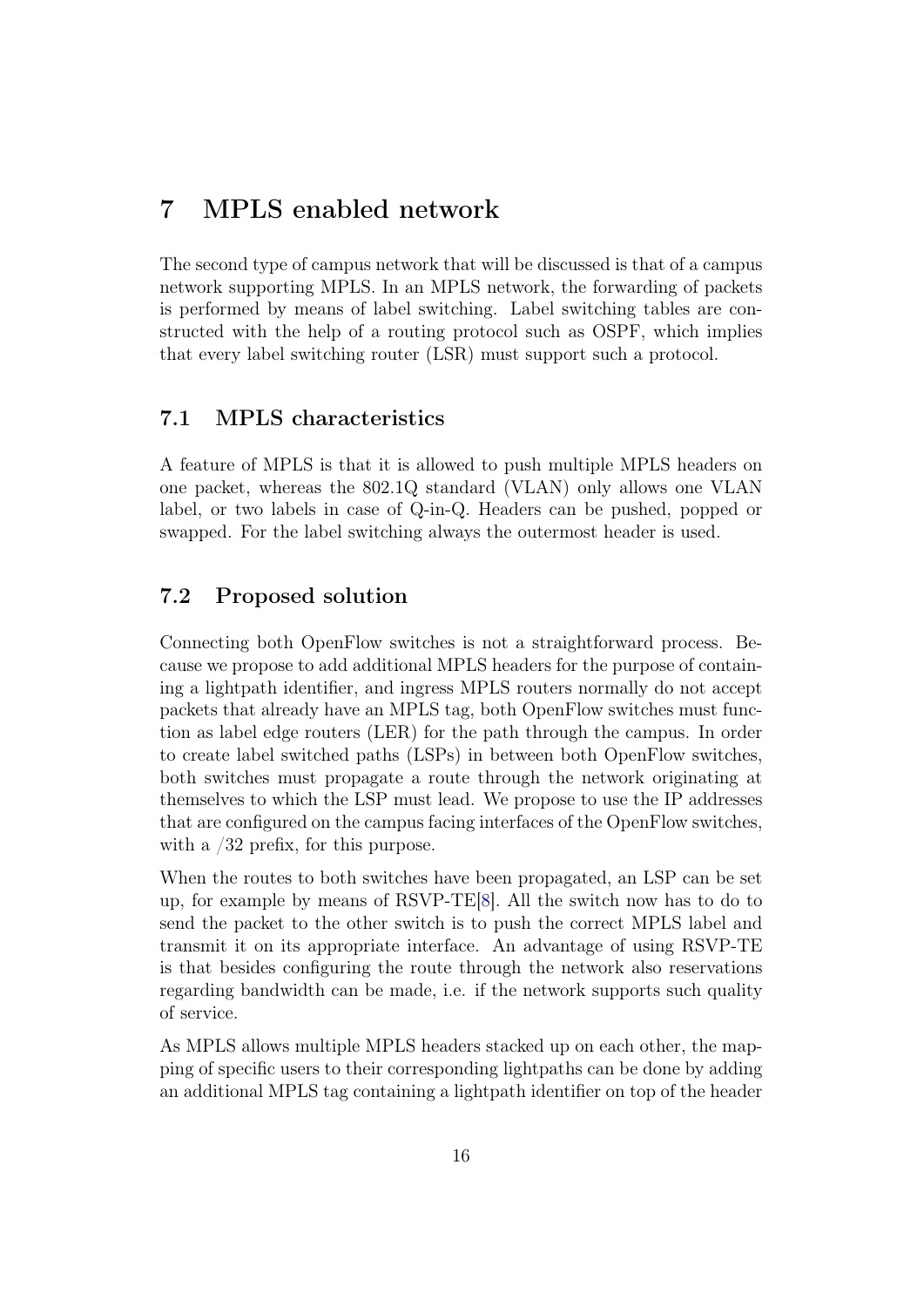

<span id="page-17-1"></span>Figure 4: MPLS packet with additional MPLS tags.

that is used for switching through the network. The order of pushing the tags is important: first the tag containing the lightpath identifier must be pushed, after which the 'normal' MPLS tag is pushed. When a packet arrives at the OpenFlow switch near the lightpath entrance, the switch first pops the outermost switching MPLS tag and after that, it checks the MPLS tag with the lightpath identifier and forwards the packet to the corresponding lightpath or drops it in case of an unknown tag.

To solve the authorization problem, a second additional MPLS tag can be added to the packets. This header should contain the access token, as is described in both sections [5](#page-8-0) and [6.](#page-12-0) The access token can also be combined with the lightpath identifier in only one additional MPLS header, as was the case in the solution for a layer two switched network. In figure [4](#page-17-1) an example MPLS packet with additional MPLS tags for lightpath mapping and authorization is shown.

 to handle a multitude of protocols, like ARP and the routing protocol in use. The necessity of supporting a routing protocol makes this solution much more complicated to implement, as the switch, and controller, must be able An advantage of this MPLS based solution is that RSVP-TE can be used to make bandwidth reservations, if the network would support that, leading to a better preservation of the lightpath characteristics.

#### <span id="page-17-0"></span>7.3 Support by OpenFlow specification

Functionality that is necessary for implementation of this solution is MPLS pushing, popping and swapping. Also VLAN pushing, popping and modifying is needed for the OpenFlow switch near the lightpath entrance. As was already mentioned in section [6,](#page-12-0) the OpenFlow v1.2 specification supports these actions, although optionally.

The implementation of the routing protocol, as well as ARP, have to be fully implemented on the controller side, as the switches themselves are not capable of handling protocol requests and replies. It is feasible to let the controller handle these kind of protocols as they need not be processed on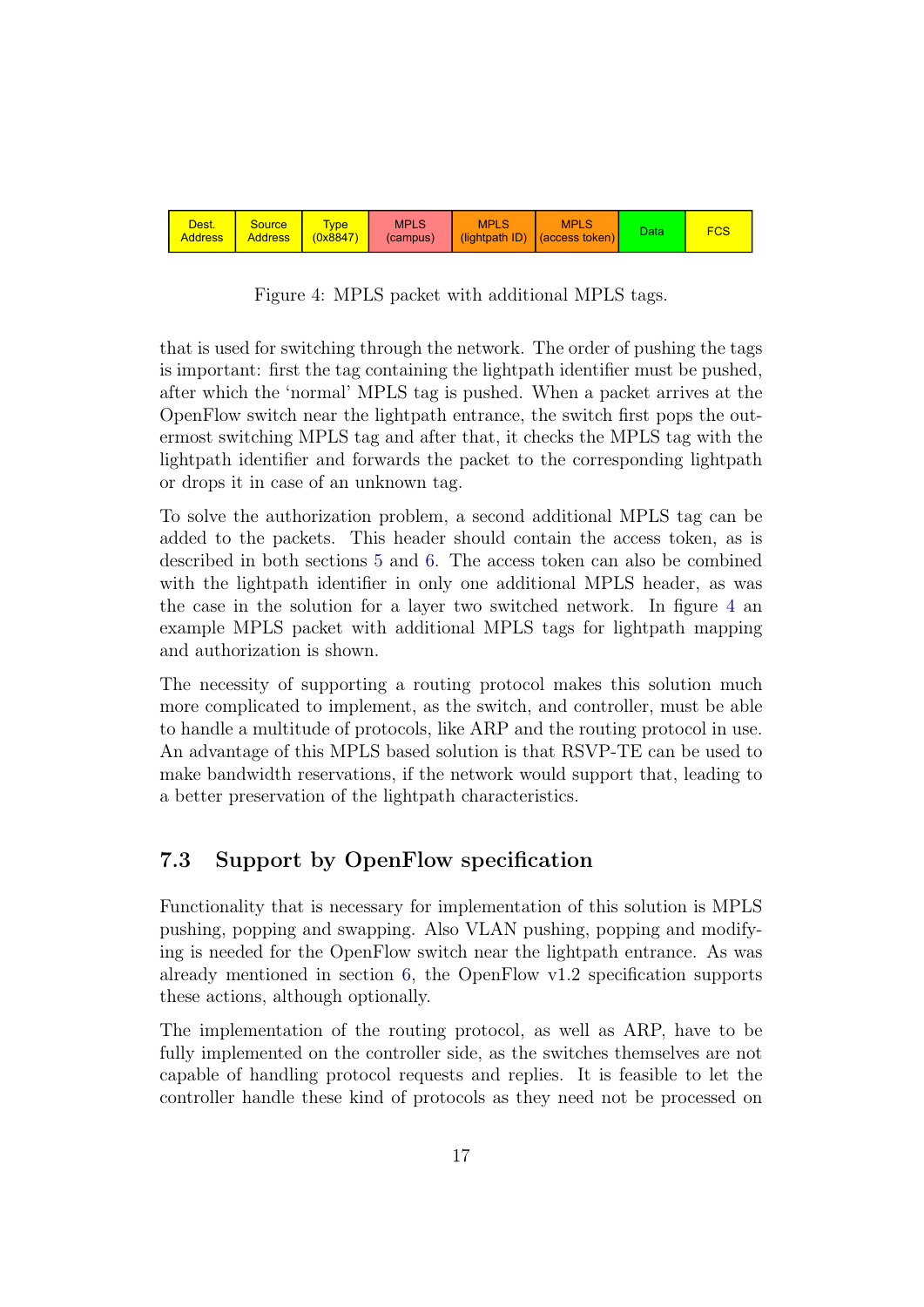line speed, and the loss in bandwidth and delay is thus not a big problem.

#### <span id="page-18-0"></span>7.4 Support by Pica8 switch

As was already described in section [6,](#page-12-0) all needed MPLS related actions are supported by the Pica8 switches. However, because of a bug the MPLS label is not always correctly attached to packets. With ARP traffic it works fine but with IPv4 and IPv6 traffic only the first packet does get a label attached to it.

In this scenario it is also necessary to be able to attach more than one MPLS label. Pushing more than one MPLS label did not give any problems, except for the one already mentioned. There does not seem to be a clear limit on the amount of MPLS labels that can be pushed on a packet. Experiments show that it is possible to push more than 2000 MPLS labels on a single packet. However, the provided tools did have some trouble reading out the flow table at a certain point. This problem did occur with certain label values and amount of labels. However, adding an extra label solved the problem sometimes. A quick test with iperf showed that all actions were done in hardware, even when many labels were pushed.

### <span id="page-18-1"></span>8 Layer 3 routed network

The last scenario that will be discussed is that of a network in which a layer two connection between the two OpenFlow switches is not possible and also MPLS is not supported. In such networks packet forwarding is at least partly done by routers based on the information in their IP routing table. This has a lot of consequences for the kind of headers that can be used for lightpath ID marking and the solution in general, as will be explained in the rest of this section.

#### <span id="page-18-2"></span>8.1 Network characteristics

When the hosts on both ends of the lightpath are separated by a router they are not located on the same subnet and are not able to communicate directly, unless some kind of tunneling is applied. A router should act as a default gateway for these hosts. Usually the routers are configured with a dynamic routing protocol such as OSPF to exchange routes with their neighbors. In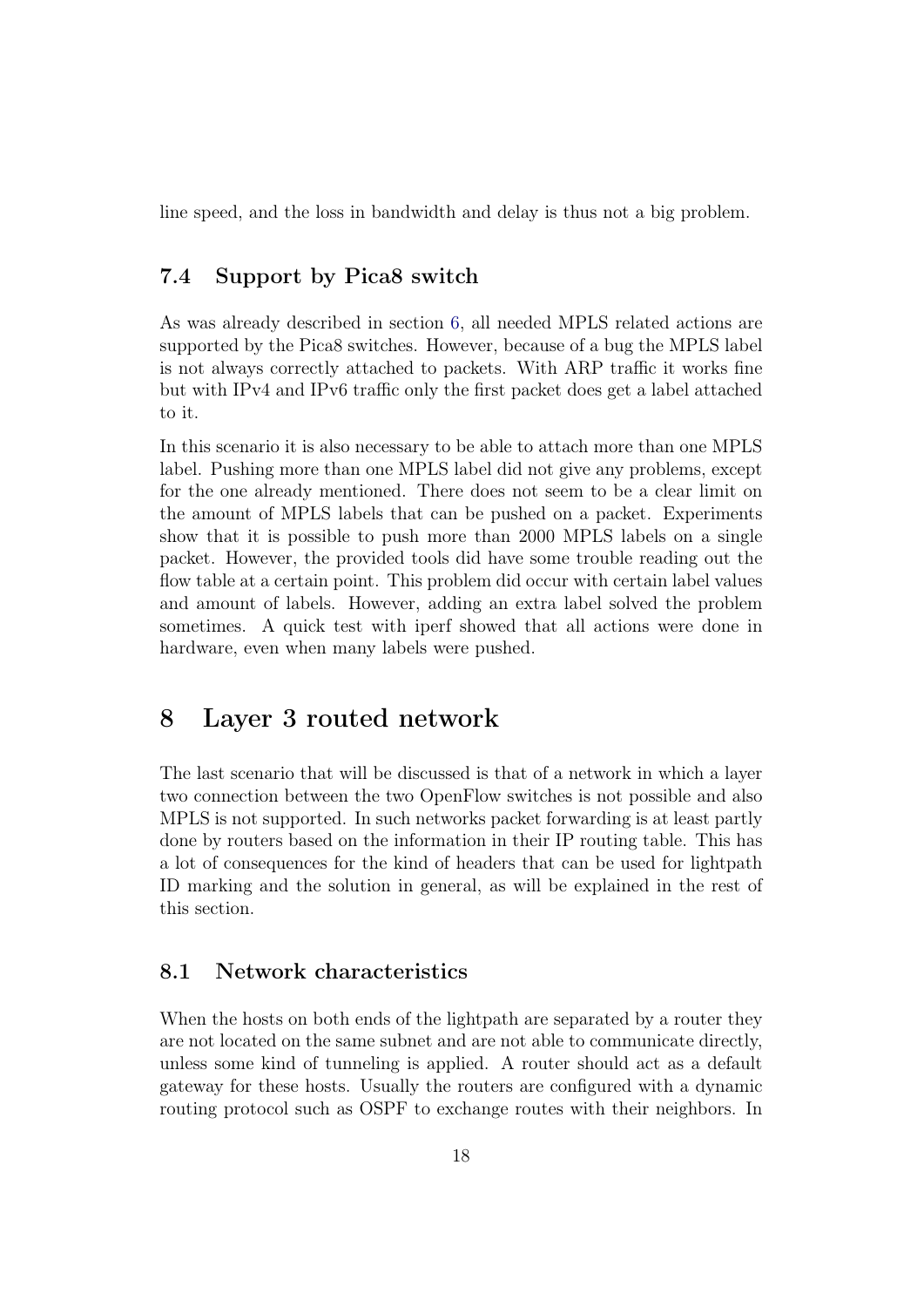an OSI layer three network, all headers beneath the IP header are removed when a packet arrives on a router. This means that headers beneath the IP header cannot be used for marking with a lightpath identifier. The router attaches a new OSI layer two header when it has decided which interface to forward the packet through.

#### <span id="page-19-0"></span>8.2 Proposed solution

The transport of the packets in this scenario could be done by normal IP routing. In this case, the OpenFlow switches should act as a router and thereby support protocols such as ARP and OSPF or another routing protocol that might be used in the campus network. This setup has however some disadvantages. At first, the software and the configuration of the OpenFlow controller gets much more complex than when normal layer two forwarding is used. The IP addresses for the lightpath end points should be carefully selected because these subnets should be routable and thus unique. All these elements require a good coordination between the end users and the network administrators of the networks on both ends of the lightpath. This makes automation of the creation of the lightpaths much harder. Secondly, it is hard to find a field in one of the headers that can be used to mark the packet. As has been told before, the DS field in the IP header is a bad choice because this might be used for QoS. Fields in headers below the IP header cannot be used because they are swapped on every router. This does not leave a lot of options open. As one might notice, there does not seem to be much benefit in using OpenFlow instead of normal routers.

A better solution for this scenario is the use of a GRE (Generic Routing Encapsulation) tunnel. With GRE, the original IP packet is encapsulated within another IP packet with a GRE header in between. A GRE tunnel could be configured between the two OpenFlow switches. According to the routers within the infrastructure, these OpenFlow switches are normal end points. The IP addresses of the end user devices at both ends of the lightpath are not visible for these routers. An optional extension to the GRE specification [\[9\]](#page-23-8) allows the use of the Key and Sequence Number fields. According to RFC 2890 [\[9\]](#page-23-8), the 4 byte Key field is "intended to be used for identifying individual traffic flows within a tunnel." This field is thus ideal for embedding a lightpath identifier. Figure [5](#page-20-1) displays a general overview of this solution with GRE.

As within the other scenarios, the identification of the lightpath packets can be done based on the source port at the side of the device of the end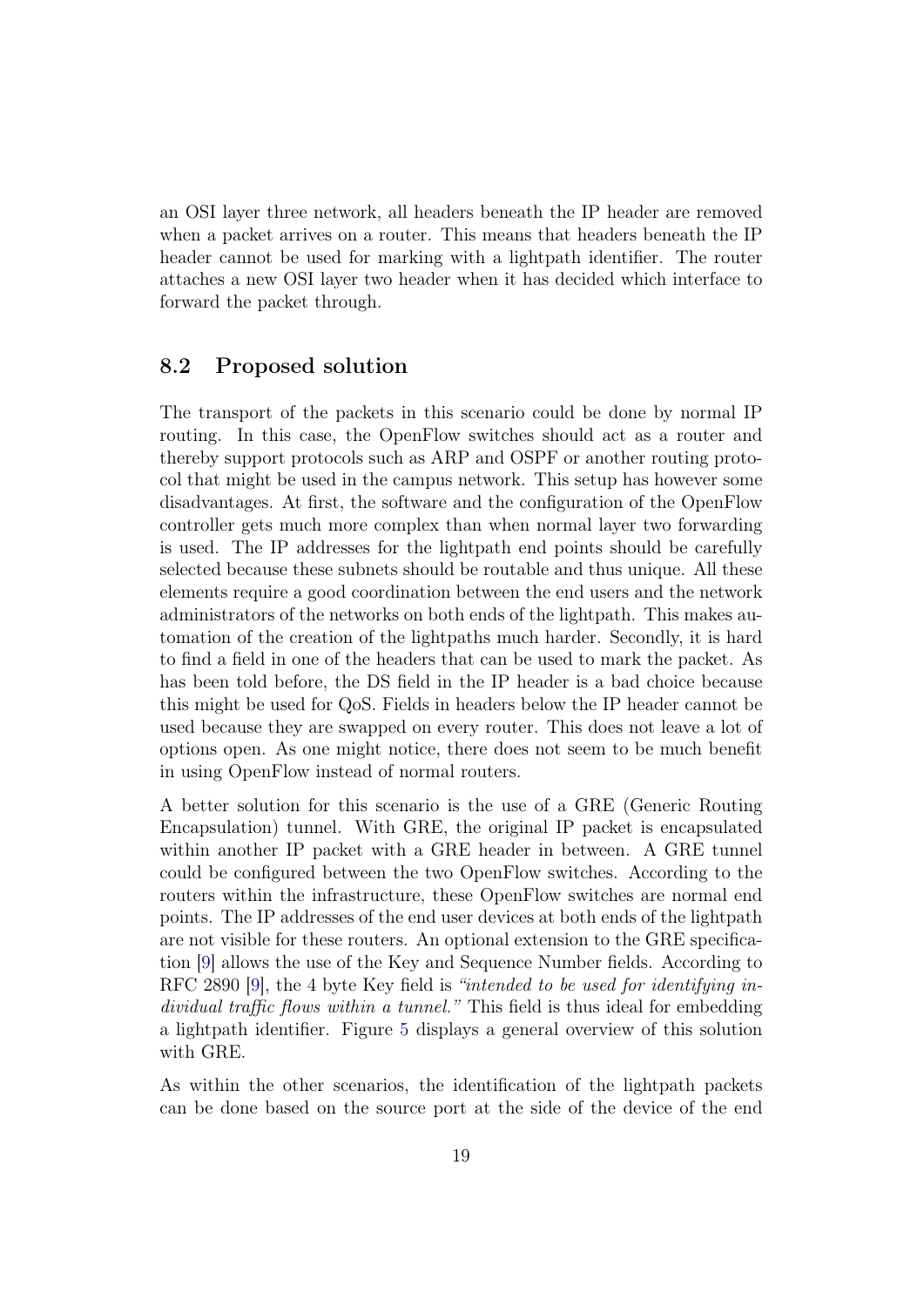

<span id="page-20-1"></span>Figure 5: GRE solution overview.

| Dest.<br><b>Address</b> | <b>Source</b><br><b>Address</b> | <b>Type</b><br>(0x800) | о | <b>GRE</b> | חו | Data | FCS |
|-------------------------|---------------------------------|------------------------|---|------------|----|------|-----|
|-------------------------|---------------------------------|------------------------|---|------------|----|------|-----|

<span id="page-20-2"></span>Figure 6: IP packet with additional GRE header.

user and based on a VLAN ID at the side of the lightpath entrance. The transport of the lightpath packets through the campus network is done by the intermediate routers based on the destination IP address. However, the destination IP address is in this case the IP address of the GRE tunnel endpoint at the other side and not the IP address of an end host. The Key field in the GRE header is used to embed the lightpath identifier. To automate the creation of the campus network extension of the lightpath, a unique value for the GRE Key field can be associated with a virtual port of an end user. The OpenFlow controller can automatically install the needed flows to add and match on the GRE Key field when an end user schedules his lightpath. Only the GRE tunnel itself must be manually configured on both OpenFlow switches, but this is a one time operation. Figure [6](#page-20-2) shows an example IP packet with an additional GRE header.

#### <span id="page-20-0"></span>8.3 Support by OpenFlow standard

section 4.4 of it does describe 'logical ports', as being "switch defined ports Although GRE is not explicitly mentioned in the OpenFlow v1.2 standard  $\vert 7 \vert$ , that don't correspond directly to a hardware interface of the switch". Logical ports are defined in the switch using other methods than OpenFlow. A usecase for a logical port is a tunnel end point, for example in the case of GRE.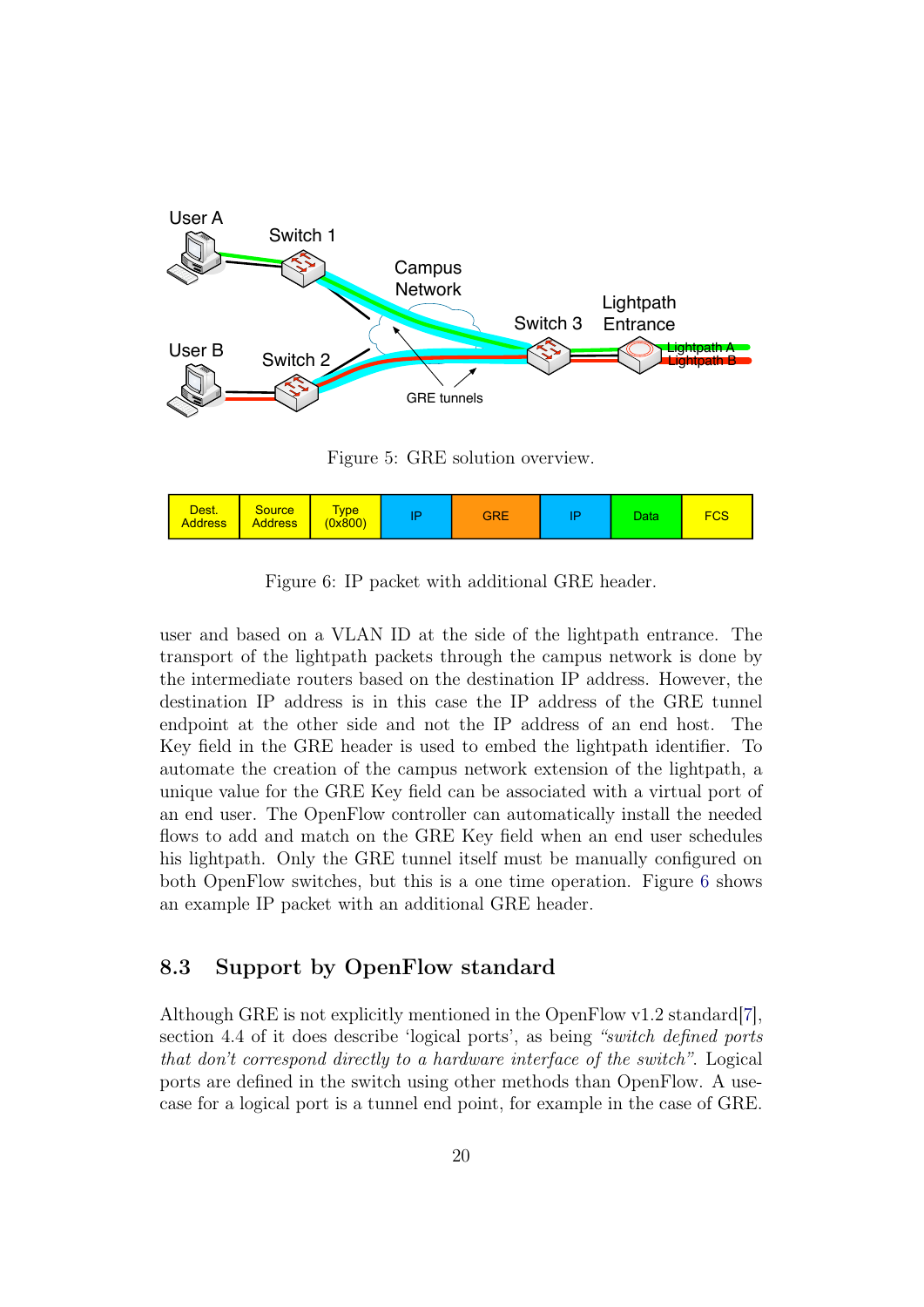OpenFlow can thus handle GRE tunnels in the form of logical ports but it cannot match on the GRE Key field, which is necessary for the solution discussed in this section.

#### <span id="page-21-0"></span>8.4 Support by Pica8 switch

Although the OpenFlow standard does currently not fully support GRE, Open vSwitch does support the creation of GRE tunnels and is able to set and match the GRE Key field. The Pica8 switches used in the test environment do also support GRE according to the configuration guide<sup>[11](#page-21-2)</sup> It is possible to create GRE tunnels and create flows to set and match the GRE Key field, although only the creation of the GRE tunnels is described in the configuration guide. However, in practice it did not work properly when multiple GRE Key values were used. Our experiments showed that all packets sent through the GRE tunnel were matched by the first flow that handled GRE packets, irrespective of the GRE Key values in the packets and the match statement of the flow. Due to time constraints we were not able to find the exact root cause of this behavior. Most likely the GRE Key value is not supported notwithstanding the fact that the flows that match on a GRE key were not rejected. An iperf test showed no bottleneck when using a GRE tunnel.

## <span id="page-21-1"></span>9 Conclusion

This paper described several scenarios and solutions to extend dynamic lightpaths with the help of OpenFlow. As a form of SDN, OpenFlow makes the network programmable, which is hard to do with conventional network hardware because they do not have an open API. With OpenFlow it should be possible for end users to schedule a lightpath from any location in the network. The OpenFlow controller can install flows in the OpenFlow switches that mark the packets of an end user automatically and send these packets through a lightpath while protecting the lightpath from unauthorized access.

Most of the features that are needed to make the proposed solutions work are supported by the OpenFlow version 1.2 standard. However, a lot of the features in the OpenFlow standard are marked as optional. Manufacturers are not obligated to implement these optional features to comply with the

<span id="page-21-2"></span><sup>11</sup><http://www.pica8.org/document/picos-1.6-ovs-configuration-guide.pdf>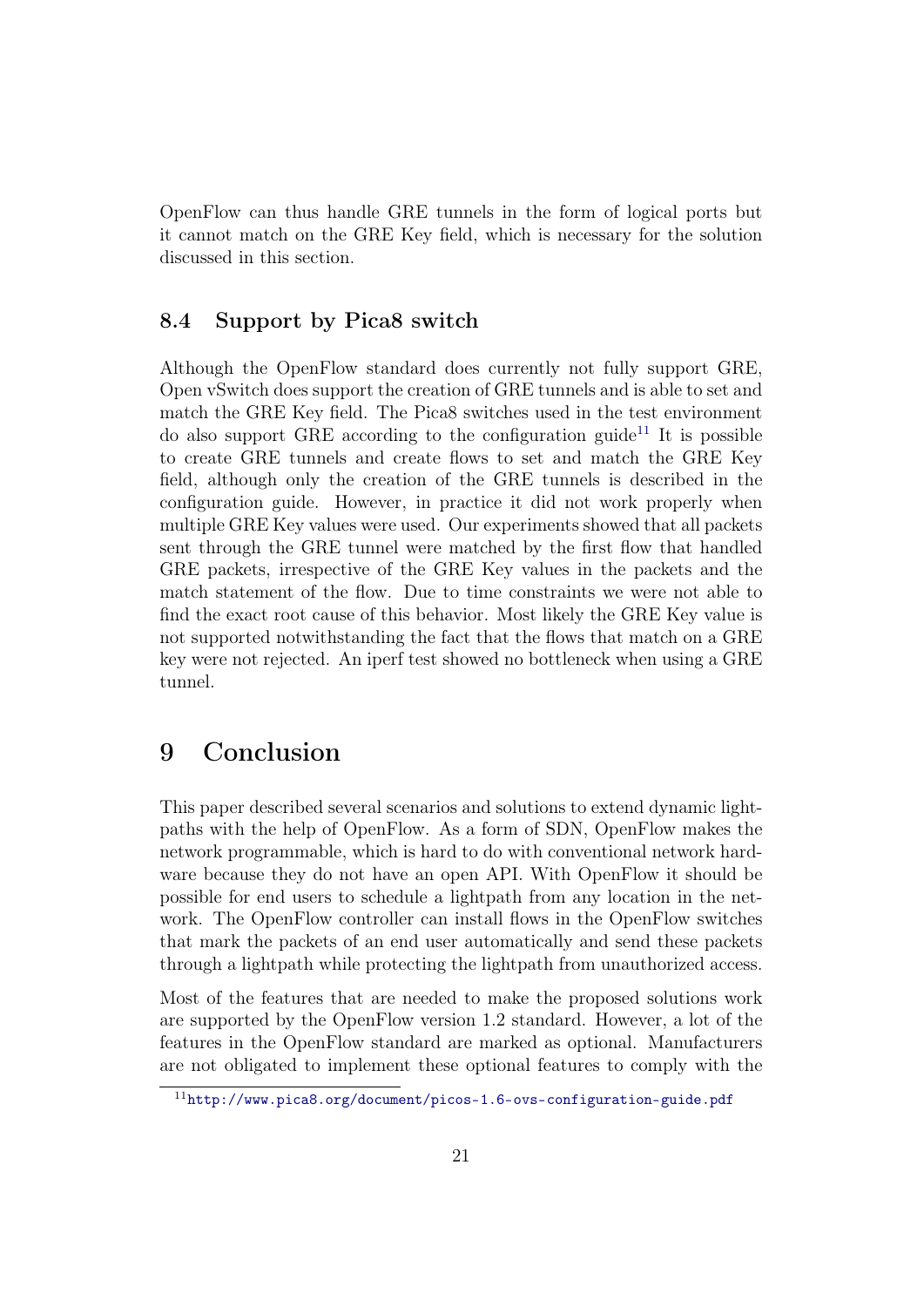OpenFlow standard. Combined with the fact that there is little information available for the Open vSwitch mode of the Pica8 P3290 switches, this makes it hard to know which features are supported, how they work and how one can configure them. Having this insight is a prerequisite for a production environment.

The experiments that were performed in the testbed showed that not all supported OpenFlow features are implemented in the Pica8 P3290 switches. Besides this, some of the features that are implemented contain bugs that make it impossible to use them properly. From this we can conclude that, although OpenFlow seems a very promising standard, the implementation of OpenFlow in the Pica8 P3290 switches is not complete and mature enough to be able to use these switches to extend dynamic lightpaths through the campus network.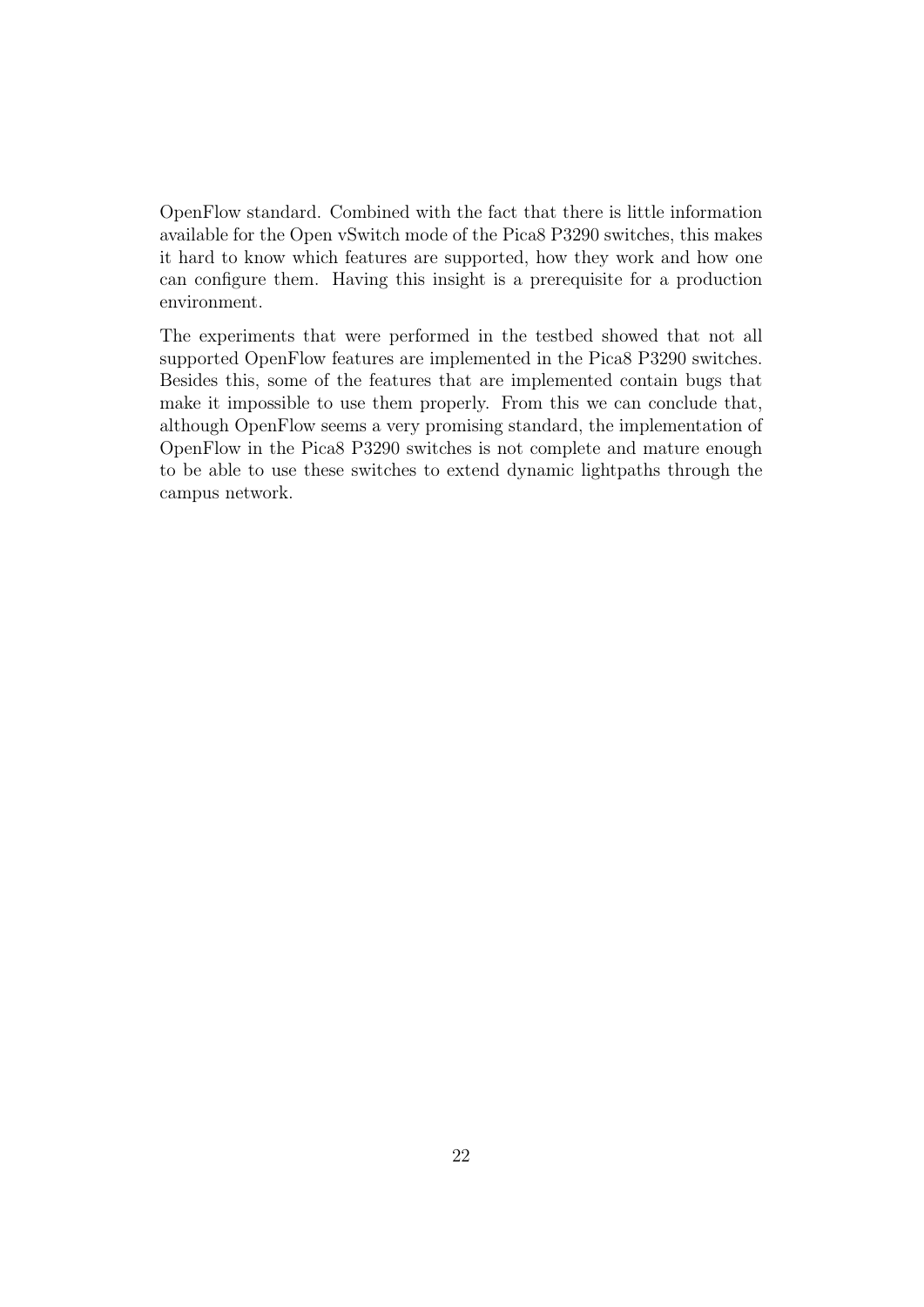### References

- <span id="page-23-0"></span>[1]  $SURFlichtpaden. \nURL: \n<http://www.surfnet.nl/nl/Hybridge>$ [netwerk/SURFlichtpaden/Pages/lichtpaden.aspx](http://www.surfnet.nl/nl/Hybride_netwerk/SURFlichtpaden/Pages/lichtpaden.aspx).
- <span id="page-23-1"></span>[2] Nick McKeown et al. "OpenFlow: enabling innovation in campus networks". In: SIGCOMM Comput. Commun. Rev. 38.2 (Mar. 2008), pp. 69–74. issn: 0146-4833. doi: [10 . 1145 / 1355734 . 1355746](http://dx.doi.org/10.1145/1355734.1355746). url: <http://doi.acm.org/10.1145/1355734.1355746>.
- <span id="page-23-2"></span>[3] Pica8 Datasheet  $48 \times 1$  Gbe  $p3290$ . URL: http://www.pica8.com/ [documents/pica8-datasheet-48x1gbe-p3290-p3295.pdf](http://www.pica8.com/documents/pica8-datasheet-48x1gbe-p3290-p3295.pdf).
- <span id="page-23-3"></span>[4] Rolf Biesbroek, Richa Malhotra, and Pieter-Tjerk de Boer. "Extending dynamic, on-demand lightpaths to the desktop – Solving the last-mile (extended abstract)". In: 2013.
- <span id="page-23-4"></span>[5] Michiel Appelman and Maikel de Boer. "Performance Analysis of Open-Flow Hardware". In: (2012).
- <span id="page-23-5"></span>[6] Y. Rekhter et al. Address Allocation for Private Internets. RFC 1918 (Best Current Practice). Updated by RFC 6761. Internet Engineering Task Force, Feb. 1996. url: <http://www.ietf.org/rfc/rfc1918.txt>.
- <span id="page-23-6"></span>[7] OpenFlow Switch Specification Version 1.2. Dec. 2011.
- <span id="page-23-7"></span>[8] D. Awduche et al. RSVP-TE: Extensions to RSVP for LSP Tunnels. RFC 3209 (Proposed Standard). Updated by RFCs 3936, 4420, 4874, 5151, 5420, 5711, 6780, 6790. Internet Engineering Task Force, Dec. 2001. url: <http://www.ietf.org/rfc/rfc3209.txt>.
- <span id="page-23-8"></span>[9] G. Dommety. Key and Sequence Number Extensions to GRE. RFC 2890 (Proposed Standard). Internet Engineering Task Force, Sept. 2000. url: <http://www.ietf.org/rfc/rfc2890.txt>.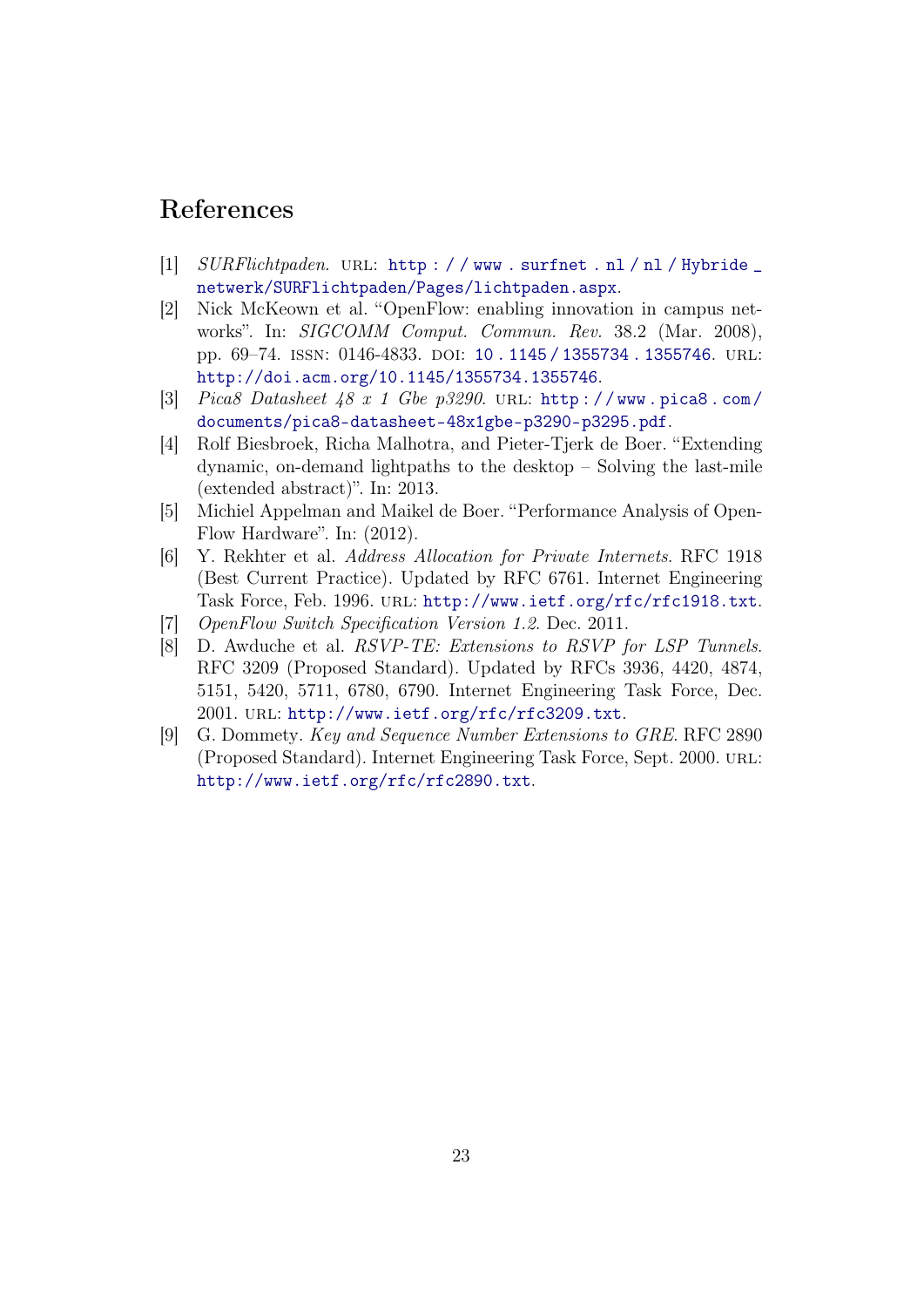### <span id="page-24-0"></span>A Test results

In this appendix, the results and findings of our practical experiments with the Pica P3290 OpenFlow switches are taken together in a table. This table is not a complete overview of every possible match or action statement.

A note about VLAN behavior on the Pica P3290 OpenFlow switches: The switches have port based VLAN's. Without the correct flows, no tag is added on trunk ports. This means that by default only local checking of the VLAN ID is done. When a non-tagged packet enters a trunk port, the default VLAN ID is used for that packet. When a VLAN tag matches the VLAN ID of the default VLAN of the outgoing trunk interface, the VLAN ID is removed.